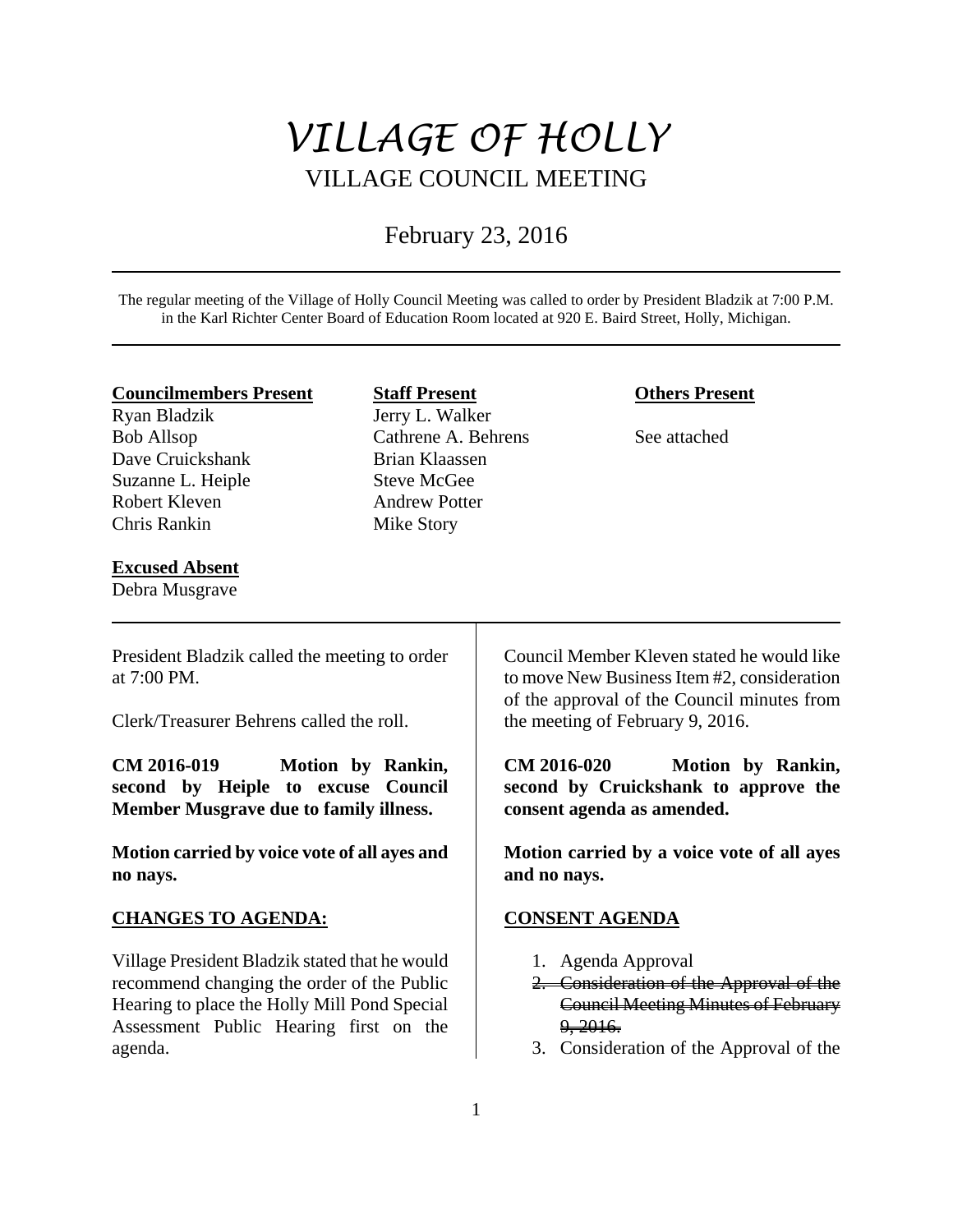Charter & Ordinance Committee Meeting Minutes of February 18, 2016.

**4.** Consideration of the Approval of Warrant 2016-04 in the amount of \$98,874.74

## **PUBLIC HEARING – HOLLY MILL POND SPECIAL ASSESSMENT DISTRICT**

**CM 2016-021 Motion by Rankin, second by Heiple to open the Public Hearing on the Holly Mill Pond Special Assessment District.** 

**Motion carried by a voice vote of all ayes and no nays.** 

#### **Public Hearing opened at 7:02 PM.**

#### **PUBLIC COMMENT**

Jim Clark, 314 Hadley, stated that every year he likes to tell the Council that the Holly Mill Pond is the essence of the community. When the Shiawassee was dammed up it caused the railroads to come through and allowed this community to grow. It is something they need to cherish and care for. In 1989 the council commissioned a lake study which included the Mill Pond. It was recommended that something be done for weed control on the pond. The council initially paid for it and it was initially intended to be a demonstration. After a couple of years the weed treatment stopped and they had a mass of dead weeds floating on the pond that sucked the oxygen out of the water and there was a massive fish kill which causing thousands of seagulls to come to town and was a health hazard. He and a couple of other people that live on the

Mill Pond passed a petition suggesting setting a special assessment district and partnering with the Village to eliminate the weeds. This was started and seemed to work reasonably well. In a study done in the late 1980's the deepest hole in the Mill Pond is only eleven feet. If you have a shallow body of water you can't just take care of the weeds and leave it. He is happy to maintain the partnership with the Village; the Village does control everything because the Village owns the damn and the embankments. They would like to continue in partnership with the Village, the winter drawdowns do help to control the weeds. He would like to recommend that this coming year the brush on the embankments be cut down because the roots will infiltrate the pond. He thinks the pond is looking good and continues to be an asset to the community.

**CM 2016-022 Motion by Heiple, second by Rankin to close the Mill Pond Public Hearing.** 

**Motion carried by a voice vote of all ayes and no nays.** 

**Public Hearing closed at 7:09 PM.** 

## **PUBLIC HEARING – Main Street Oakland County Imagine Midtown Holly Design Charrette Report**

**CM 2016-023 Motion by Heiple, second by Rankin to open the Public Hearing on the Imagine Midtown Design Charrette Report.** 

**Motion carried by a voice vote of all ayes and no nays.** 

**Public Hearing opened at 7:10 PM.**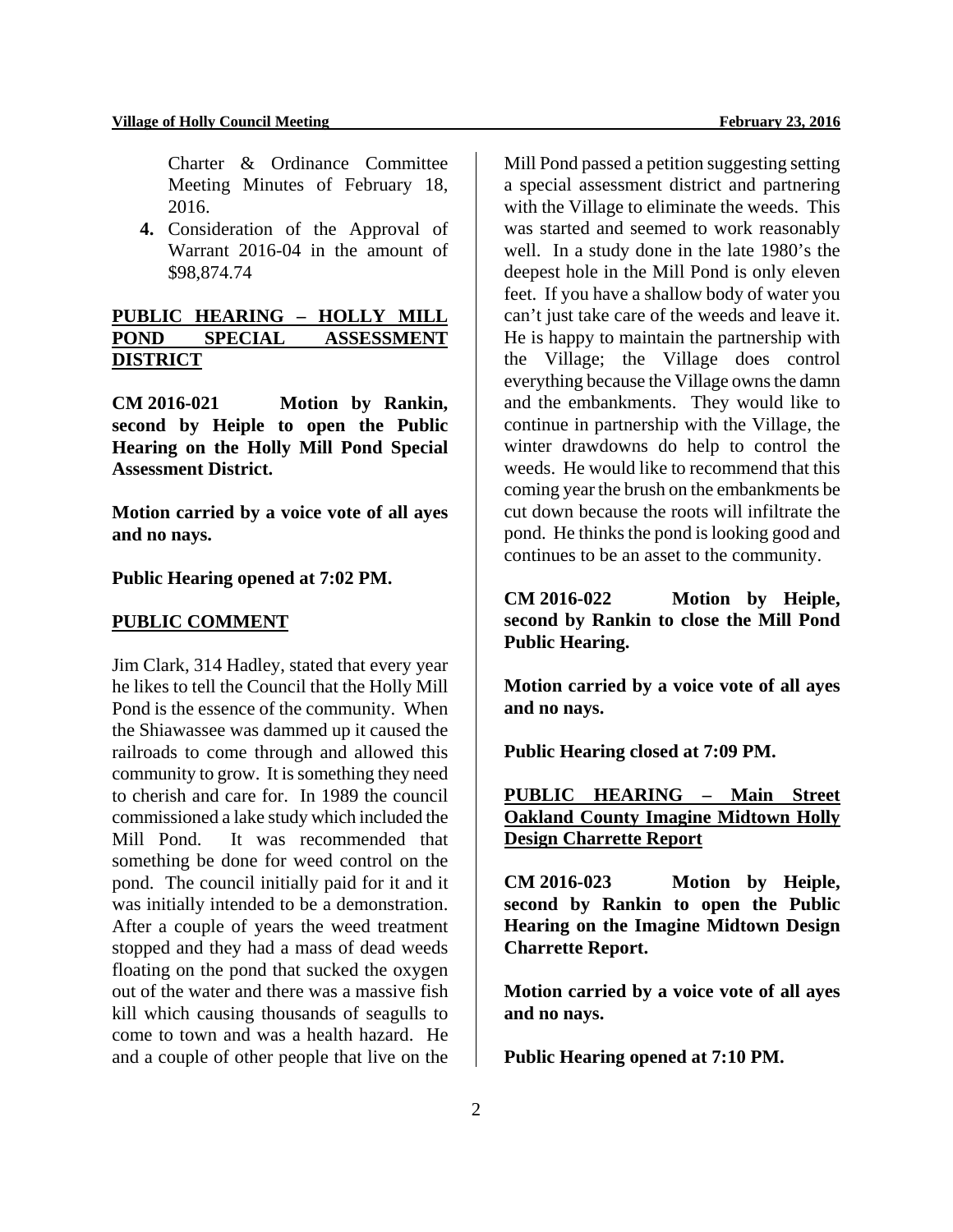Nancy Rebar, 405 S. Saginaw Street, stated she has had opportunity to see a presentation regarding this plan. She thinks it is a quality plan and displays a lot of vision. She is fully in support of the plan. If we are able as a community to enact half of what this plan suggests we will be far and above where we are now and she just came tonight to convey her support.

John Lauve, 200 N. Saginaw, passed out a copy of page 19 from the Design Charrette Report (see attached). He stated that the road diet is the element of the plan that is just unacceptable. If you accept the plan you are endorsing this bike lane deal and that has to be excluded from any kind of approval. It can't be done. He stated that this thing is just dangerous to have kids start to go down N. Saginaw and it's only being used for a few months of the year. These bicycles on this artery; there is going to be somebody hit, there are going to be deaths. When you look at the back sheet there is actual data that says 11% of the people want two lanes of traffic on that street. If you approve this without taking this road diet; it is just things to confuse people; we are going to have a wonderful plan with this terrible situation that is going to be created on a main street. Sharrows are bicycle lanes where they share the street so 11% of the people wanted that, 90% didn't. 44% wanted they wanted dedicated bike lanes; what is a dedicated bike lane? That isn't even the majority. In spite of all of this data, if you approve this you are approving the bike lanes. If you look at the other sides of the percentages, 90% said they didn't want two lanes of traffic, 89% said they didn't want bicycles sharing the roads and 56% said they didn't want dedicated bike lanes on their

street. No one wants it; it's buried in here so they are going to slide it through, it is a wonderful thing; the whole town is going to be revolutionized and transformed into Troy but they have this bomb in here. That is the part not supported by the facts. He stated there are 12,000 cars going down the street per day but that was done in March and no one is on the road in March. The summer estimate is 14,000 and they have a range in there which says you should not change four lanes to two if you are within a range. There are some other factors to consider which make this unacceptable. There are 70 cuts that means driveways, over 150 on both sides of the road. He stated this just isn't going to work, its going to be a total nightmare for a whole year when bicycles will only be out there for three months. It is just irresponsible to do this. The road diet has to be taken out of this and you can do whatever else you want with the rest of it. He is an engineer so he looks through here and analyzes this stuff and the way they disguised it he doesn't consider ethical, it is unacceptable and it is a grave, grave problem.

Jennifer Warner, 16267 Worden, Holly, stated she has a number of questions and she will read through them and fire them off allowing everyone to think about them and at some point someone can answer them. She is opposed to the road diet and thinks it is irresponsible and a big safety hazard to take it down to two lanes. She knows that part of the plan is to have a left turn lane however that poses other problems that she will address. She doesn't think that it is a safe and practical idea and our sidewalks are not as busy as a Rochester, Petosky or any other big town. Currently you can drive down the street and you can see there is not an overcrowding of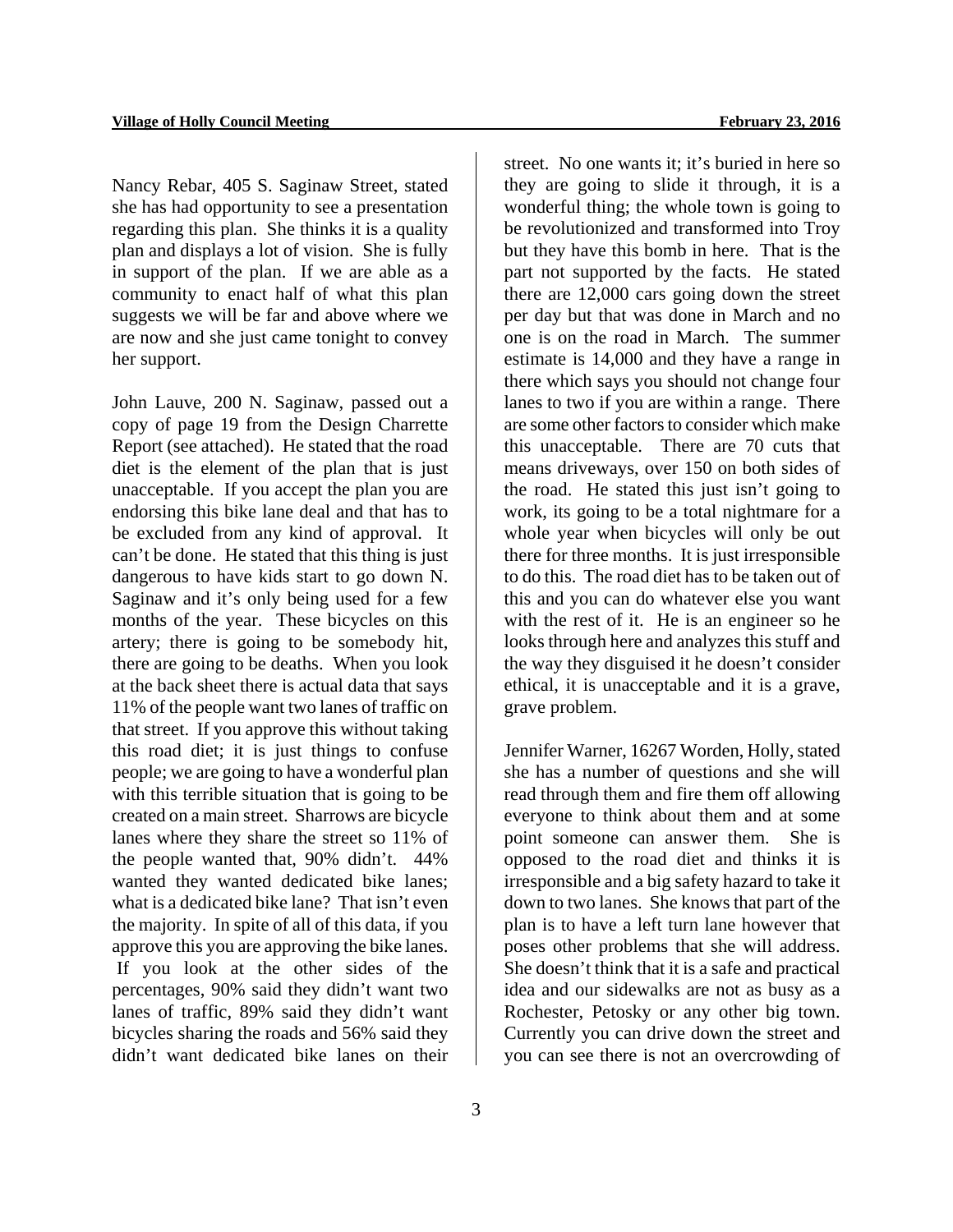walkers or bicyclists so why spend money on a bike lane on both sides of the road. What happens to the bike rider if they fall off their bike into the traffic lane? Someone gets hurt; what happens to the driver, they are going to feel awful as well as deal with the legal ramifications. Drivers are constantly distracted by their phones and such so will they even see a bike before it becomes too late. Will children and teens be expected to ride in the road bicycle lane since the road will be reduced to one lane in each direction? What will happen when the traffic backs up? As far as our children riding their bikes downtown, she is never going to allow her kids to ride in the bike lane. She really thinks that it is not a sensible plan. What will happen when a business truck has to park? There is a truck parked in front of the furniture store. When they get deliveries it blocks one lane of traffic so what is going to be done with the traffic when that happens. The plan shows a turn lane in the center of the road but will that one lane accommodate all of the traffic turning? There are supposed to be trees put in the middle of the road in the median and she doesn't think that is practical. She does not believe that it is going to have a calming effect, she thinks that it will just be one more obstacle.

President Bladzik stated there were several questions and asked if any council members would like to address them.

Council Member Rankin stated that the one he heard which sticks out in his mind regarding the delivery truck and advised with a five or six foot bike lane it is not going to impede traffic any more than it already does with a four lane road. If you truck is 8' wide and the bike lane is 6' wide you will still have room to get around it.

Council Member Allsop stated that he was stopped out in front of Winglemire' s and there was a truck in the middle of the road and you couldn't get around it. The truck was unloading and he was thinking the same thing she was thinking, we'll just have to wait and see.

Council Member Kleven stated that safety is job number one in the Village and this is atrocious with eight year olds going down the road and teenagers messaging.

Council Member Cruickshank stated that he and his two young children ride their bikes religiously every Wednesday to the car show Downtown. Whether the bike lane exists or not, he and his children will continue to ride their bikes on the sidewalk. The businesses down there are saying that traffic is going so fast in this area they are limited as to what they can do in front of their business. Some businesses are fine with the way things are but in order to get to all of the other steps in the charrette, the road diet has to happen. We have to condense the traffic, slow it down and lower the density in that section. The safety of the kids, of course, no reasonable parent is going to allow their child to ride in that bike lane. That is where he is coming from. The bike lanes are for adults to connect to the bikes lanes coming from Fenton and Linden. There is not going to be anyone forcing your children into the bike lanes so he hopes this calms some fears.

Jim Clark, 314 Hadley Street, stated about 40 years ago the hot button issue in the community was widening Saginaw and that tore the community in half. At the time, the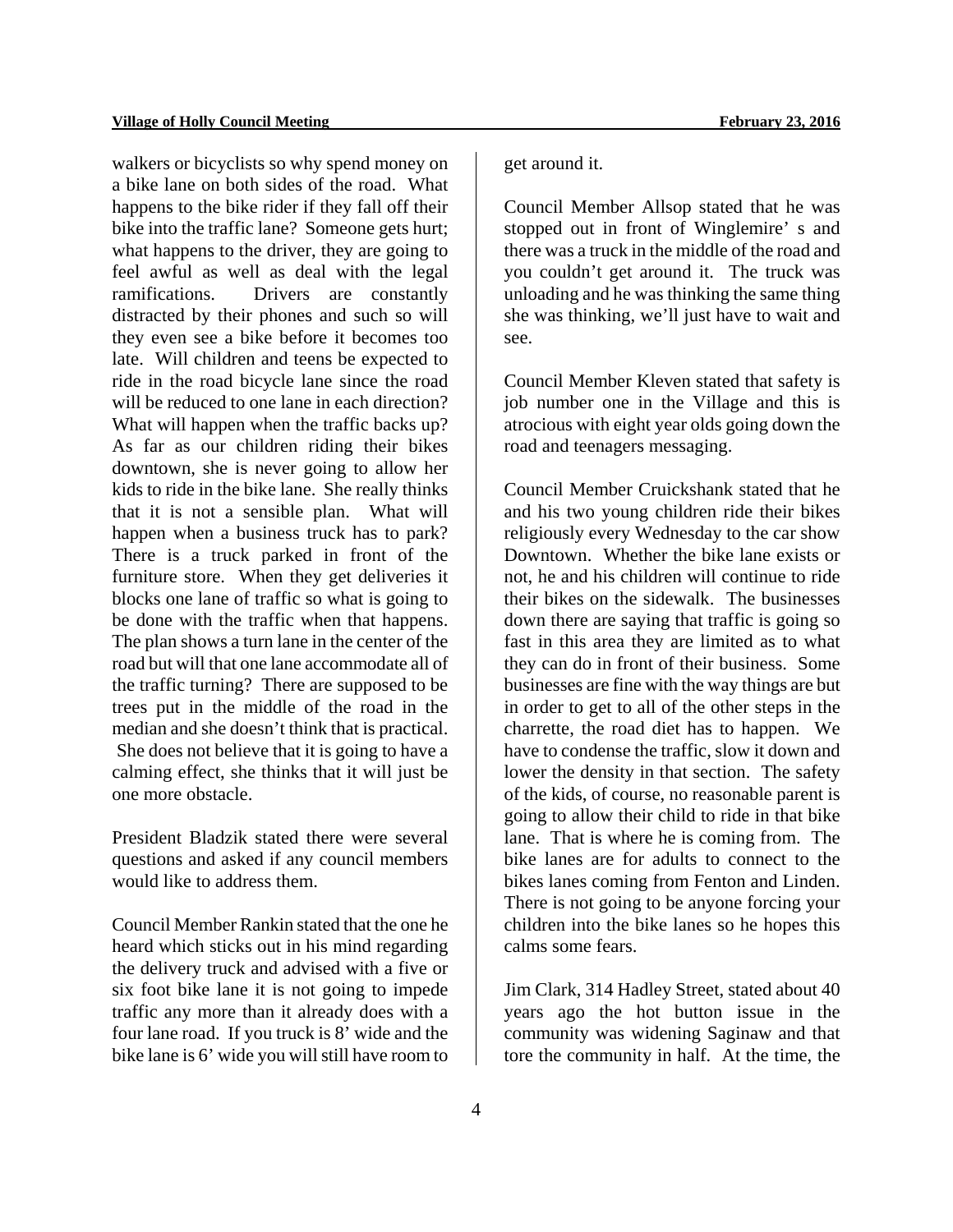zoning was changed on the residential houses which made it more difficult for people to get mortgages and sell their homes and basically not much in the way of good things has happened in 40 years. He applauds this study and there are a lot things that can be done which can benefit the community. He walks this community virtually every day, 12 months per year, and tomorrow he will be walking from the Mill Pond out to McDonalds and back. He would welcome a five foot buffer on each side because if it is wet or slushy he gets splashed by vehicles on the sidewalk and that would be a tremendous benefit. He also finds it interesting that the cheapest single thing in this study, the only thing that is readily reversible is the only concern people have. If we paint the lanes differently tomorrow, in six months if we know it is not working, we could go back to the original layout. He thinks this study is a solid one and commends the council for getting it done through the County and he would like to see it implemented and some of the plans and dreams that people had four decades ago for Saginaw Street, he would like to live long enough to see them achieved.

President Bladzik stated that this report is not something that is accepted enmass. The report is a long series of recommendations on various items, for instance, recommended changes for Ganshaw Park will be considered by our Parks Commission and if there is need and funding it could be implemented.

Dale McWhorter, 201 Seminole, stated that he wanted to thank John Lauve for his comments and that he had several great points. He is raising an autistic grandson and no one sees things the way they do. He thinks this is wonderful attempt, he can picture the trees and everything. The concerns he has start with him when he brought up his bus stop. When the bus stops they have to run across four lanes of traffic and this plan would narrow it down to one lane making it not as dangerous for the kids. He then asked how the traffic from Milford Road would get through without affecting business through town. How do we route that without discouraging them. He didn't see on the report the analogy on the report providing the safest routes for traffic control. He loves seeing bikes out there and they have to go somewhere so they give them the road. The two lanes on each side, he can't picture how a bicycle lane on each side. As someone mentioned we had the truck sitting in the road, can you imagine one lane, well we'll just go around. Do you go around in the bicycle lane? He does not know if it is practical downtown and is not sure how it will affect the businesses.

Patrick Feeney, 210 Franklin, stated that he does a lot of walking and it is a little hazardous at Saginaw and Maple. His issue is the idea of the road diet would have more sustainability in his opinion if you had plans knowing that we have a certain amount of business and know what is going to be there. He thinks we should see people in the northern section of the Village prior to doing this and then you offer this. He stated that when you walk along the sidewalk going north to Grange Hall Road and you walk two abreast, it is risky business. He can point to Clawson, Michigan and see how they narrowed the street down and now people avoid the downtown. People are wandering around downtown and he worked down there until several months ago and he altered his route due to being backed up in traffic. He is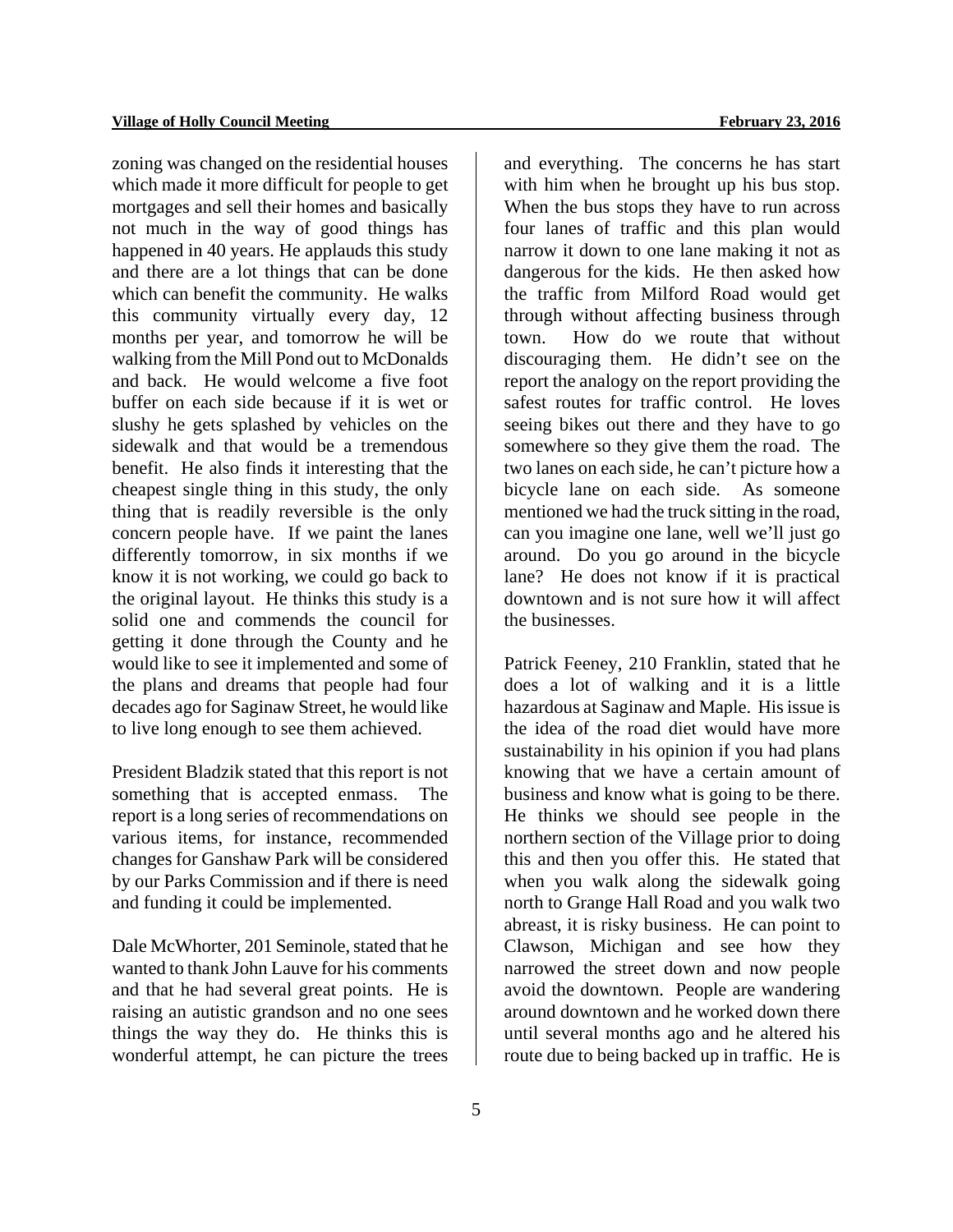not saying the future that there might not be something in the northern part but right now he thinks we should be encouraging and developing the things that we have and then consider changing the road when you have an interest in that end of town.

President Bladzik stated that Mr. Feeney's last point was to do things and encourage change with what we have and asked what his recommendations would be to do this.

Mr. Feeney thought that the Village might draw up a plan for a special district like the Downtown Development District and focus on that section. Here is our Master Plan, do we want business there, do we want residential. Do that plan and connect it with some of the aspects you have in the existing plan. He realizes that it is private property but some of the private properties might be interested in having a partnership by giving them the connection. You might find they are open to a lot of suggestions. Right now, there are some building up there but I don't see any plans for them but that is where the Village needs to contact and see what the story is. There are some sections of Saginaw's sidewalks that are in pretty bad shape and when you walk up parts of Saginaw you are pretty darn close to the road. The ultimate thing is right now there is a plan with something that is going to nothing at this point. If you have businesses who are interested that is different.

Council Member Heiple stated that the Village does have a Master Plan which is available on the website or at Village offices for review.

Larry Magaw, 213 Washington, stated he would like administration to stop making misleading remarks about how popular the road diet is and their own data shows that only 11% of the people want it. He wishes that the commissioners would study the report, which when it was presented to the ZBA the motion was to accept the report, it didn't say that we agreed with everything that was in the report and all of the statements that were made. The report is a good report, he thinks the Village, the administration and the Council should read and understand the report because the majority of the people do not want this road diet, what they want is a more beautiful area in that location, over 50% of the people on page 19 said they wanted more attractiveness, not a road diet.

Council Member Cruickshank asked the Village Manager if he had traveled to the businesses along N. Saginaw regarding the road diet.

Manager Walker advised they did with several businesses. He stated that Northern Oak Brewery is one of the businesses looking towards the idea of expanding to a patio out front which is not possible with the road as it is currently configured. The other ones they spoke to saw some pros to it and expressed concerns about what would happen with the traffic. Bike lanes are definitely a part of the plan because that part of the road diet is what triggers the other things to happen. If you go along N. Saginaw now you will only see three pedestrian crosswalks, does that mean people don't cross; no, they do cross and it is 44' across? Now you have people crossing 44' where traffic is going faster. There was someone riding a bicycle down N. Saginaw today on the roadway going in the wrong direction, going northbound in a southbound lane. Is it a mixed review, there are legitimate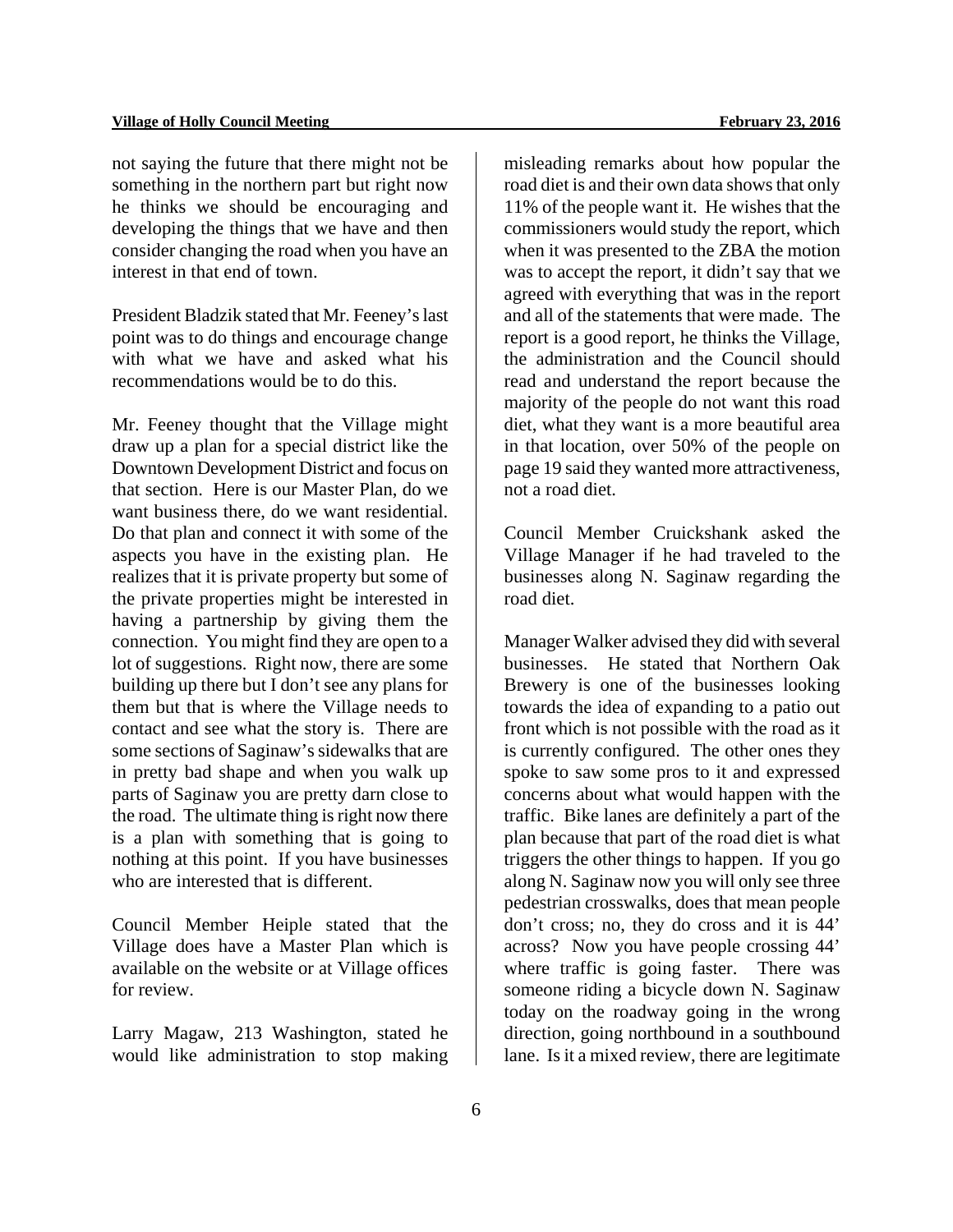questions on both sides with lots of merits to doing the project. Are there some questions that aren't going to be realized until you actually do it but the Village has to budget approximately \$8,800 to stripe the roadway, we would not be removing any curbs or doing any construction, and the same amount to reverse it. This report was compiled by Oakland County Main Street, they were asked to come in and do this for us, and they compile the facts as they are represented by individuals who have identified themselves as Holly residents.

Galon Christian, 140 Bevins, stated he and his wife own the Carquest and he is personally terrified of this idea. He doesn't have a degree in traffic flow but by the eyeball test he sees what happens every day when the buses come out and the traffic flow. He understands making it pretty and more inviting downtown but what he doesn't want to see is people diverting in vehicles. He doesn't see how it isn't going to be bumper to bumper for several house a day. He has also talked with a lot of people that come into the store and he doesn't see where the driving force is behind this in the public. He knows that Mr. Potter is very excited about this but for him personally talking to people in the Village, they wonder why this is being done. A lot of them know how hard they fought to get four lanes on Saginaw in the first place. How many times per day do you see emergency vehicles going up and down the road and where are you going to go when they come. If you are going over in the bike lane, why call it a bike lane, just keep it the way it is. He thanked the Council for their time.

Jim O'Brien, 205 First Street, stated that his biggest problem is the congestion that he thinks is going to result. There are numerous times he is pulling off of North Street or Oakland or Maple trying to get in and out and there is a lot traffic along those blocks. There is going to be even more traffic with people trying to divert around all of the congestion on the main drag if this takes place. He can only imagine how difficult it is going to be to pull out onto Saginaw if there is only one lane in each direction. It is going to be a nightmare going forward, just one solid stream of traffic coming from both ways. He has been to Clarkston and been to Milford and if he doesn't have something that he is doing right downtown he will circumvent around the downtown to avoid the traffic. He knows the shortcuts around town, he is not going to sit there on the main street and go through all that traffic and many people do the same thing. He agrees there are limited crosswalks available but stated it is easier to walk across the street with four lanes of traffic than with two because of gaps and those gaps will not be there with only two.

Jim Manning, 210 Grant Street, stated that he and pedestrians don't jive together; he is an avid biker and right now the curbs are so bad in the dark if he hits one he will be in the lane anyways. You have people coming up in town to hit the Brewery, you need to fix the sidewalk. He would love to see an Eastern Market or something brought in so we can get our produce locally. The Midtown is ugly, it needs to get fixed and has been that way since he's been here, ten years. When you have four lanes of traffic with one center lane the cars are going to go around them anyway. Birmingham just did this, he is not pro or con on this but if we get the businesses in here to support the tax base so it doesn't rest on our backs, he would like to see that happen. We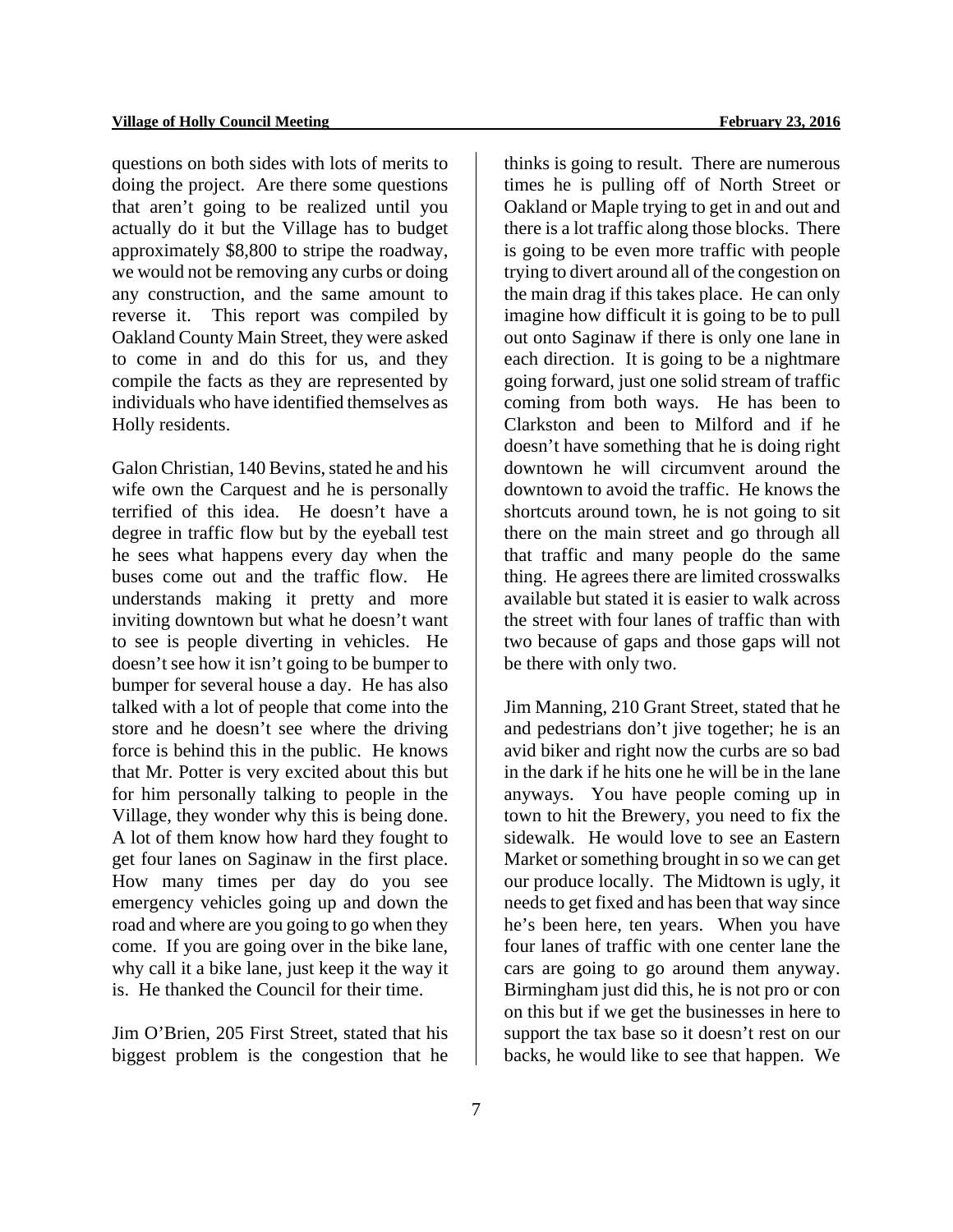don't want to pay any more taxes to see this happen.

Sandra Kleven, 1011 Hubble Drive, stated that she is against the road diet, she is one of the 89% that said no. One of her concerns are emergency vehicles, not just Holly but NOCFA as well. It's hard enough right now, we just raised the speed limit, now we are going to lower it again. She thinks this is foolish and dangerous and hopes that they don't do it.

Melissa Alexander, 308 N. Saginaw Street, stated that lives on Saginaw and she watches the traffic and leaves her home every day and there are some days it takes her up to 15 minutes to get out of her house during heavy traffic. She also has concern about the emergency vehicles and doesn't see where narrowing the road down creating more congestion is a good thing. She has small kids and they generally stay on the sidewalk so she doesn't see a big need for the road diet.

Jim Forton, 806 N. Saginaw, Northern Oaks Brewery, stated they have been mentioned a number of time tonight and wanted to state they they are in favor of the road diet plan and they would like to add an outdoor patio to their business. If he can do that it is going to bring more business to his brewery. If he brings more business to the brewery, he will hire more people. He has 23 employees right now and all but two of them are Holly residents. Before he opened he took 50 applications from people who wanted to work. Forty-eight of those people were Holly residents. If I can do this, the money stays in Holly, some of these people will have supervisory roles in his business which will help them later on in their career. He speaks

for his partner Ed and his wife Denise they are in favor of the plan. There are other advantages as well, tonight was the first time he saw Winglemire' s delivery truck blocking the road. It occurs to him that the road width is going to be the same with bike paths and the truck is the same width, it is going to be in the same spot, he doesn't see how that is an issue if there is a bike path. Emergency vehicles, he hears them go by the brewery a couple of times a day and it's the same thing, the road is the same width, if the bicycles pull to the side of the road and the cars pull to the side of the road, they continue in the manner they are doing now.

Lisa Clark, 602 S. Broad Street, stated that she would like to point out when Oakland County Main Street came in and did this study it's not like these people don't know what they are talking about. It has had many plans for us that have been on the DDA. She thinks Holly has grown and prospered because it is a Main Street community. She doesn't think that the Main Street people would have suggested this if they thought we would have blood in the streets and thinks that the Village should try it. She stated that if it doesn't work, then it is something that can be easily changed back. She asked what you would lose by trying, it might be a marvelous start to a good plan to take care of the Midtown problem that is really not beautiful right now. She just can't why we can't try it.

President Bladzik stated that the council has had the opportunity to deliberate and they will again but there are two approaches to this entire plan. The first is are the recommendations proposed because there is a problem or there is something that we are trying to accomplish. The other theory is that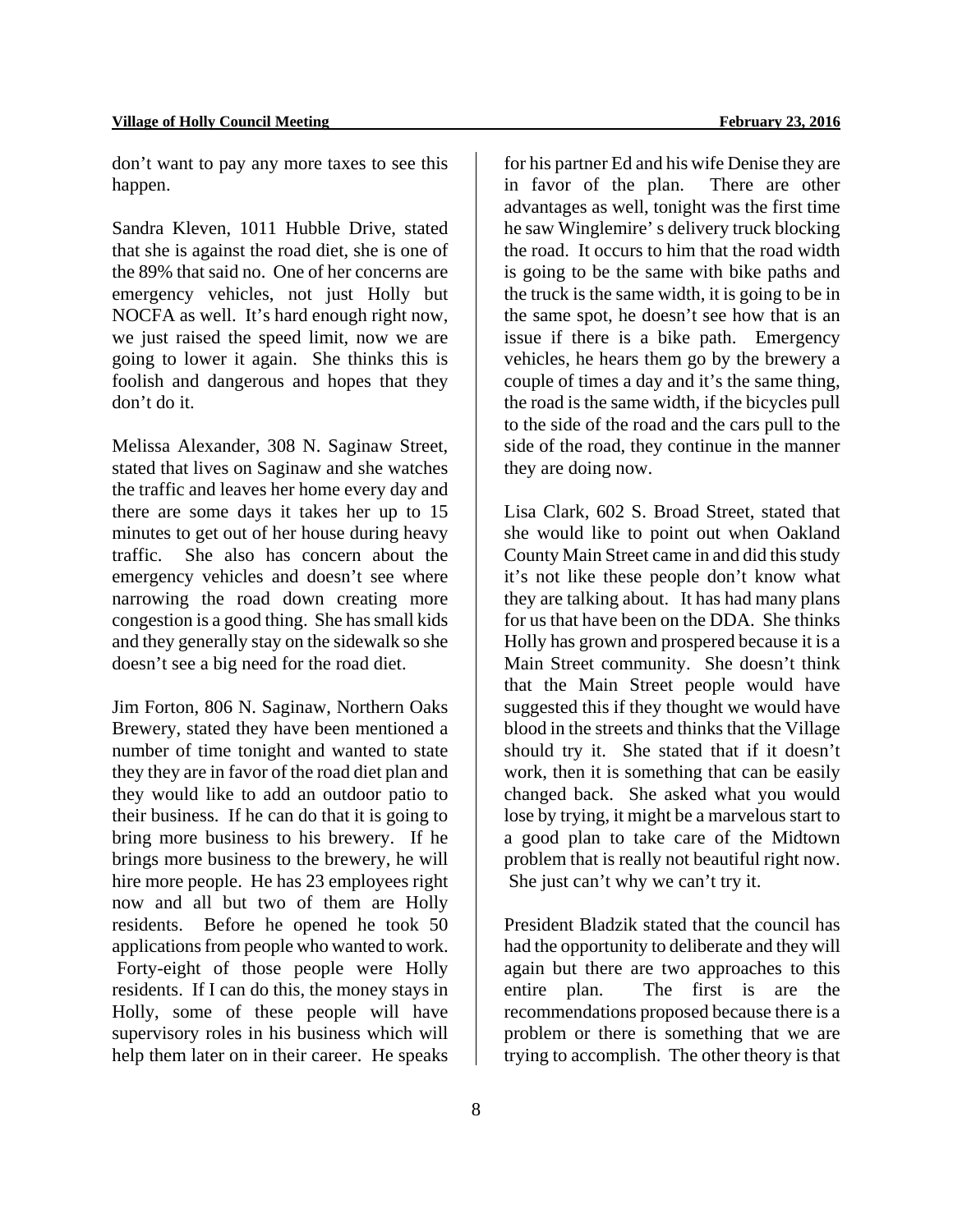if you build it, they will come. He is not sure if there is an answer for that but one of the things brought up in the presentations is that a lot of the businesses along Midtown were built and developed under a master plan and a type of zoning that was carved with parking out in front. A lot of the businesses are like that and the question again is with this plan is that do people want to walk and how do you meet the demands of both. That is the question and there is no answer to that. This isn't just change for the sake of change.

Jesse Torres, 708 Marion Drive, stated he grew up on N. Saginaw Street across from Dairy Queen and has a couple of questions. He asked if the road was going to be the same width besides the five foot bike lanes. As for kids riding their bikes up N. Saginaw Street he knows that his mom would have never allowed him to ride in the roadway and he thinks that a buffer between the sidewalk and the roadway would be a good think. He stated that he currently lives on Bevins Lake and a boardwalk project is a proposal and he would like to make sure there are adequate garbage receptacles and recycling and clean-up crews because Bevins Lake is a very clean lake. He also works in downtown Fenton and they went through this process this past summer and they did see a slight decrease in sales and business but overall he thinks it is going to make up for it in the next summer and times to come. The area looks a lot nicer, the taxpayers of Fenton only had to fork over 10% of it and that is another concern for him is how much the taxpayers are going to have to pay for this. He just wants to make sure that it is being placed in the right place because there are other places that need some work down by McDonald's and Mill Pointe.

Marlo Davidson, 434 Sherwood Ct. stated that as she is listening to people talk about the street and making it look nice but what is ugly is the facades, it's the personal businesses. Has there been a study to determine that if the Village does this to the street will the businesses change or do something to make themselves look better. She looks at the businesses, she doesn't look at the street. You are talking about bicycles and cars and we have a lot of walkers in the community and she would like to know what we are going to do about the sidewalks, you can only fit a person and a half on them now and she would like to see wider sidewalks.

Ryan Shiel, 320 LeGrande Street, stated that he rides a tricycle in town bi-weekly to get groceries at Holly Foods, go to lunch at Tom's, whatever. To put a bike lane on Saginaw, he wouldn't really feel comfortable riding there with the cars going so fast. It even scares him to ride through the midtown area being so close to the road now. When he is approached by another bicycle or a person walking on the sidewalk, he moves over to the side or they do to go around. His is neutral as to how he feels about the bike lane but he would like to see Joseph Pontiac cleaned up, the old car wash torn down and the area in general cleaned up.

Dick Rossell, 512 E. Maple Street stated that there is a lot of concern about this issue and there are a couple of comments he wants to address. There are a lot of people concerned about being hurt with this plan. These bike lanes are not going to start at the intersections. The bike lanes are going to start past Winglemires furniture store. If there is a truck parked there, it may or may not mean anything. The other thing is we have some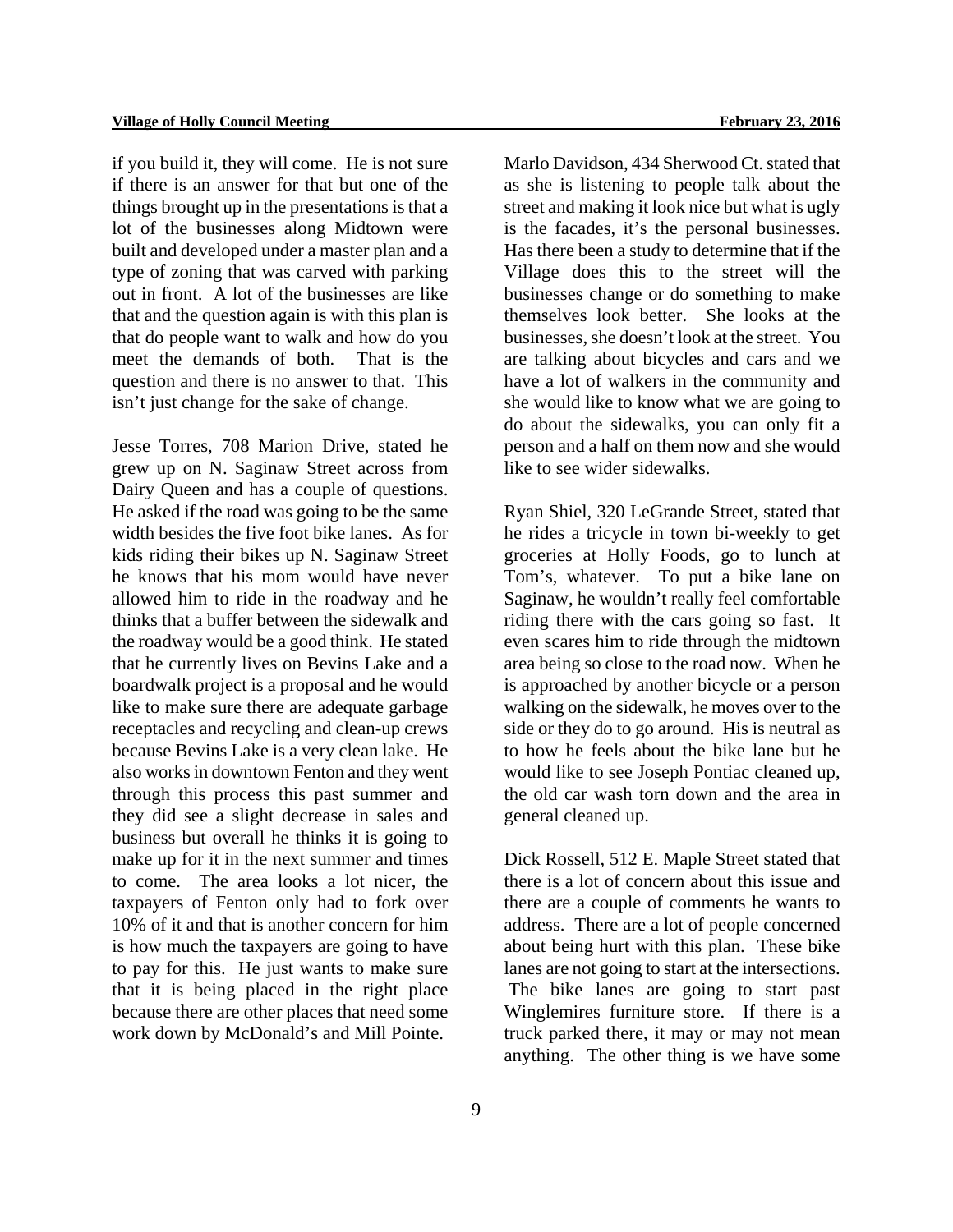new business people coming to town and they currently own a business in Ferndale on 9 Mile Road and Ferndale did this a couple of years ago and they love it. Nine Mile is a busy street and they have bike lanes going down the middle of the road. Someone mentioned that we need to clean up the businesses and he would like to state that the last four years We have gone from a 50% occupancy rate downtown to a 100% occupancy rate. We need to move business and put it anywhere we can get it. If you look at store fronts they are better than they were years ago and he can't help but think the same thing will happen here.

Doug Henderson, 228 Airport, stated he and his family have lived on Airport for 35 years and they walk and ride bikes. They have grandkids in the area and of course, they walk. There are some things that bother us and it is a common theme that the sidewalks are too close to the roads. He thinks that the design charrette is done very well but there are bits and pieces that we could go after. The blight in the area is something that we need to go after aggressively and it is been many years that we watched it grow. It really needs to happen and happen soon. He thinks that if we take this area we need to re-develop the sidewalks, eliminate the blight and get some new business in there.

Chuck Stoner, 121 S. Saginaw, stated he grew up in Holly, left for a few years and came back, been through a lot of the growth. His father had a business on Saginaw Street. The real concern is about the safety of the kids, he understands the value of this. The council has a tough decision about this to make regarding what is necessary and needed and what would work to make it better. He thinks there is a

real concern about the amount of traffic being diverted off of Saginaw coming onto Maple. The Village doesn't have an alternative northsouth, we only have Grange Hall and E. Maple which run us north and south on Saginaw. The Village might be able to find some medium ground is looking at how to slow that volume of traffic coming down Maple now and coming through town. He is really concerned about the bike paths, he gets it, he sees it, but every town he has been through they have alternatives for the traffic flows. The council has a really tough decision to make and a lot of things to look through. You need people to be able to get in and out of the businesses. He thinks that long term they have a lot of research to do but they need to figure out what to do with the kids and how to keep them safe. Proposals like this get the brain thinking and opens up other possibilities.

President Bladzik stated the study did include a recommendation that due to our geography we only do have one north-south trunk line which is Saginaw and one of the things they did recommend was to try to identify other alternative north-south trunks. He knows the administration is looking at this in terms of more specific of a plan at this point for the council to consider in the future. Nothing exists in a vacuum, it's not doing one thing without having to look at other things in the process. He runs up and down Saginaw quite frequently and in areas where the sidewalk is right up against the road is because they widened the road, they didn't move the sidewalks when they widened the road therefore there is no easement because that was the product of the widening.

Sarah McCanney, 106 John Street, stated she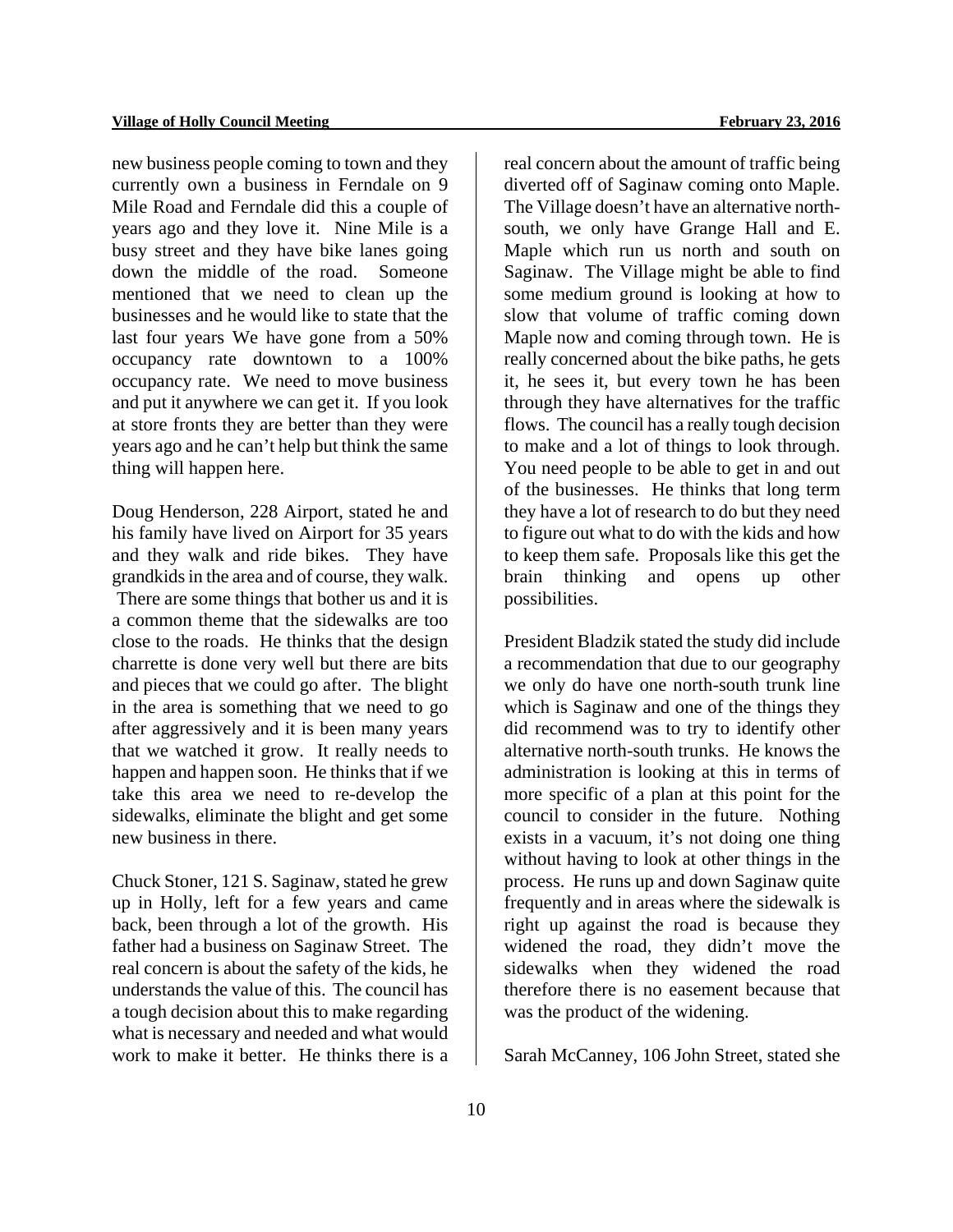applauds and appreciates the effort to inspire more beauty in our Village, even though we can't afford to do some of it and we can't legally take over property to improve the blight, anything we can do to inspire, she is really for that. At first she was against the road diet, she and her husband and girls enjoy walking in the Village and the idea of having the bike, while she was initially against it, she probably won't use it as she won't have her kids right next to the traffic. They don't currently walk to the Dairy Queen or the library, they drive there because it smells and is dirty with road debris. It doesn't feel safe because everyone is driving fast past them, so putting the bike lane in, she would appreciate the buffer between the sidewalk and the road. They would certainly use that Midtown area more as a family with this in place. Just a perspective from someone with young kids and she thinks it would encourage them to spend more time in this corridor. She stated that if the worst case scenario happens and the traffic is terrible was a real concern for her and then she looked at Maple Street. She used to live on Maple and it was terrible getting out onto Maple because it only has one lane. She thinks if Maple had a middle lane she thinks it would improve that roadway, so with the center lane on Saginaw she thinks that will help move Saginaw.

Dale McWhorter, 201 Seminole stated that he keeps hearing bicycles and to be honest this plan that the Village has, he doesn't see why. He sees an illusion because most towns build bike trails and we have that property out there that we could make into something practical for bikers. Someone mentioned the traffic there and you are able to work around that if you can deal with the businesses. We are talking about building this and he thinks this

11

has to be part of the blight and thinks this has to be a package deal.

Larry Magaw, 213 Washington stated they talked that this would be easy to undo and it certainly would be because it is just a matter of striping the lanes but what is the before and after metric. Have you got any studies on anything that you are looking to improve before so we can measure the before and after and make a rationale decision instead of something based upon emotions. We need studies before the change, not just after the change.

President Bladzik stated that brings up a good point in that right now in the room there are about 75 people in the room, approximately 6,000 people in the Village, 12,000 people in the Township, there are 40,000 people in the four township area so when it comes to making a decision on something that we aren't absolutely required to do, how do we do that with such a small sample size that come to a meeting as well as the 244 people who submitted on this issue. He thanked everyone for coming and giving their input but still wants the council to consider their decision based upon such a small sample.

John Lauve, 200 N. Saginaw stated there would be maybe 10 bikes a day and 14,000 cars a day. We are going to accommodate this great surge that is going to take place as a result of changing the road. All you are going to do is making 12,014 people a day very unhappy. He lives on the street and it is a task to get out as it is and now they have the ability to go around him as he backs out of the driveway and they won't have that ability with the change. It is going to be a great inconvenience for everyone except for people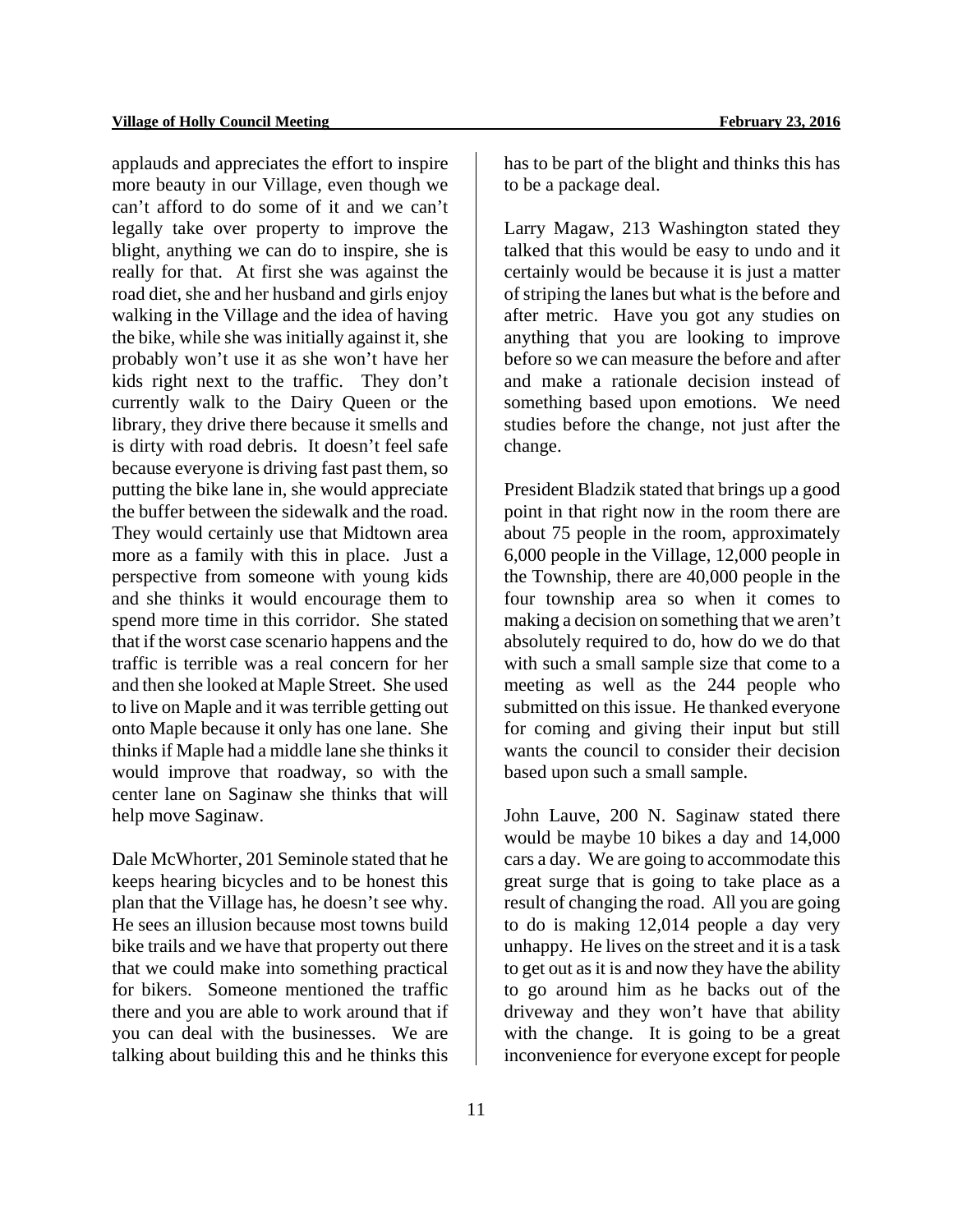walking or a few pedestrians riding their bikes. There is not going to be some miracle where Holly is going to boom. This is not going to be the trigger that is going to change the future of this community. It's going to make it worse. Fenton did some stupid things, this is not any kind of improvement.

Rick Boltmer, 10186 Chestnut Ridge Court, Holly Township, stated he does a lot of bike riding. He does come into town and ride but he does not ride on Saginaw because they are not safe. You can't ride on the sidewalks because of the pedestrians and you can't ride on the road because of the traffic. He supports and applauds this effort.

Jennifer Warner, 16267 Worden, Holly stated they have talked a bit about the bike trail but said that the majority of the people in this town drive a vehicle. When you take four lanes and reduce it down to two lanes, it is going to affect all of us. Anyone who drives through town will be affected by this and she thinks it is going to cause a lot of frustration that everyone is going to have so that is something to consider.

Lenore Johnston, 713 Mary Ann stated she is both a driver and enjoys biking and she rides a lot pretty much in her neighborhood. The roads coming into downtown are terrible and she has to get off the bike and walk it. Saginaw Street right now is dangerous; she is not sure on a three wheeler if she would feel safe. Her understanding is that this is not so much to bring traffic downtown but to alleviate the congestion going through town, is that correct? She would like to be able to go to the north end of town but the roads are dangerous down there and you can't get across. She wants to understand the

motivation behind the bike lanes; some think we are trying to bring more businesses to town and others think that we are just trying to alleviate the congestion. She says more power to it, keep working at it. Holly used to be a great little town; she lived in the Waterford /Pontiac area all her life and it was really great to come up to all the little stores and businesses in Holly. It's not like that anymore. We need to do whatever we can to bring back general shopping need business. It seems like we have a lot of shops that have special needs in specific areas, they are not general shopping stores. She thinks this is a great start to do what we can to make Holly a better place to live, travel and shop.

Larry Magaw, 213 Washington stated one of the studies he would like to see done is the business volume that we have in downtown, uptown and midtown before and after and see the changes that have occurred. If you don't do the studies you are just shot gunning this whole thing. As far as bicycles, we do have a bicycle route through town that is not marked, no one knows about it. Mr. Walker said something about that in one of his meetings late last year so he knows about it and why isn't this bike path marked or at least publicized. That should be the number one priority, it wouldn't cost anything. Now that the sidewalk is on Grange Hall Road it makes that part of the roadway much safer and it is a great place to ride a bicycle on that sidewalk. He would like to see the bike path extended to the east towards the mobile home park. He has ridden this area and gone down to noman's land across the creek and that needs to be opened up which would encourage people to come downtown and wouldn't have to deal with Saginaw Street. These simple things could be done very inexpensively, just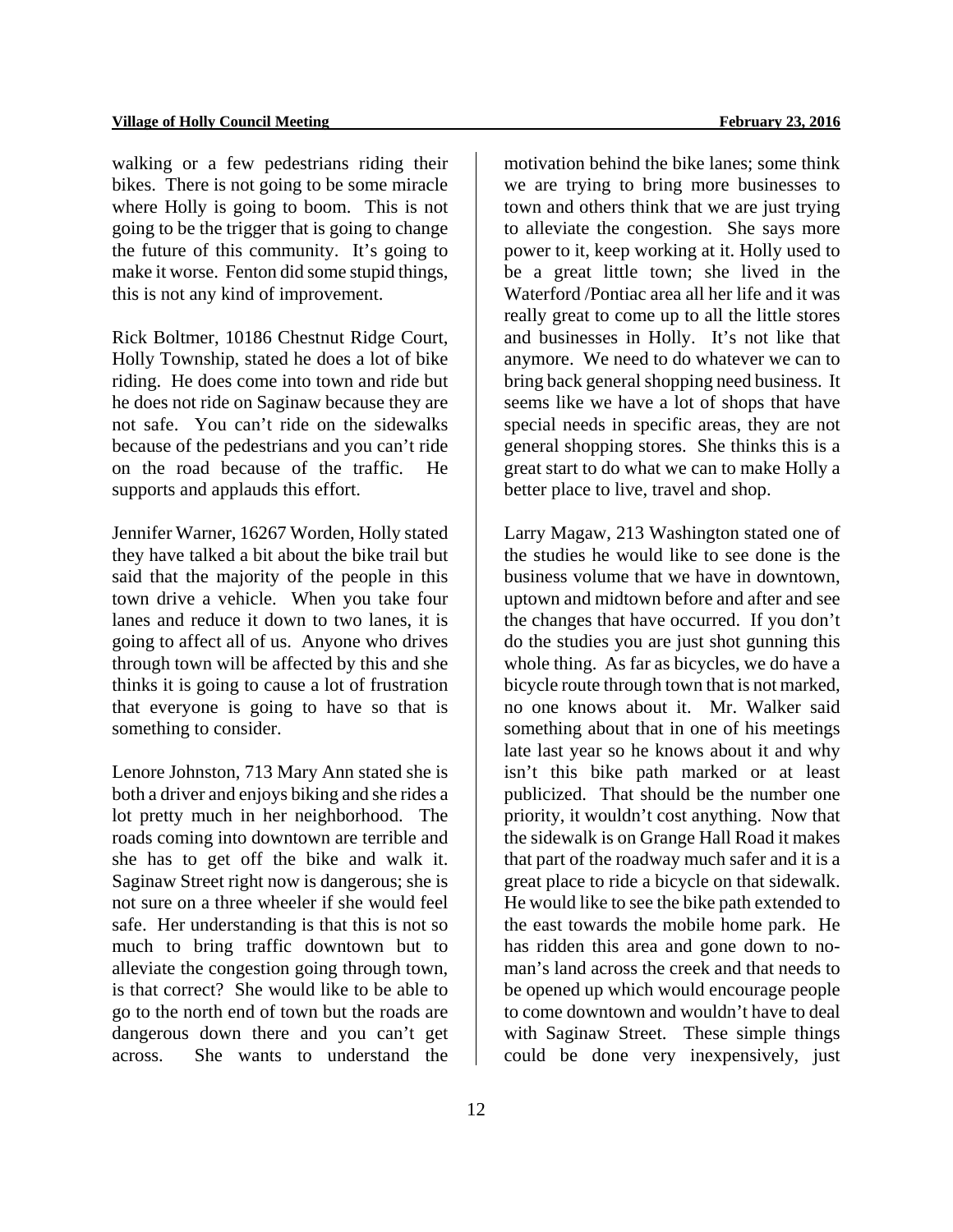marking those pathways through town would really do that.

Manager Walker stated that he thinks what Mr. Magaw was talking about where the bike paths, which currently go through the Pulte subdivision that connect Academy and go back through Pulte subs and exit back out on Grange Hall. Part of the proposed bike paths would be to continue through Riverside up to Fish Lane Road and ultimately go out to Seven Lakes Park. Holly Township is working with us, working with them very well, the Township has been a good partner in this, and there is also a group, LAFF cyclists, which did a presentation to the Council several weeks ago, that are working on a trail system that does just that. Their eventual goal is to attach it to Seven Lakes Park. Is it going to happen tomorrow, no, but you have to start planning today.

Galon Christian, 140 Bevin, stated he knows we are talking about the re-painting and there won't be any additional costs but with the left hand turn lane will there be any adjustment to turn signals.

President Bladzik stated that this would be part of the consideration process and these are the kinds of things that would be asked and are being asked now. Will the council determine the timing of the lights; no, we would trust administration to handle this matter. He speaks for himself only but he trusts that if we do this the administration will dot their "I"s and cross their "T"s. A traffic change is going to require a lot of signage and he trusts that these things are going to occur and he encourages people to contact our administration with any concerns. The light at Airport is pretty critical for people to be able

to turn because when it wasn't timed correctly, it was impossible to turn.

Mr. Christian stated they run maybe 18 to 20 deliveries a day and he knows it sounds selfish but whose opinion is this? He doesn't want what used to be a three minute delivery to take something down to Coleman's is now 20 minutes.

Council Member Heiple stated she had someone send her a question asking about the quality of the pavement on Saginaw Street and would it change the effect going from four lanes to three lanes.

## *Unintelligible discussion amongst several individuals.*

DPW Director Klaassen stated at the next council meeting there will be a request to have our engineers do a pacer ratings study on all of the roads. That road is actually  $12 - 14$ " thick because when they did widen it they paved over the existing road so in certain areas it is going to be thicker. There is some rutting but when we change the configuration we will have to give that consideration also.

Village President Bladzik read Billy Carmen, email into the public hearing record

*Hi Ryan, Dave and Cathy,* 

*I'm writing to express our 100% approval and support for the Saginaw Street Corridor within the Village of Holly. A bike lane and street improvements along with all the other plans are terrific and welcomed. It would be a great thing for Holly along with its residents and visitors. We hope the project can start very soon. Everything we see in*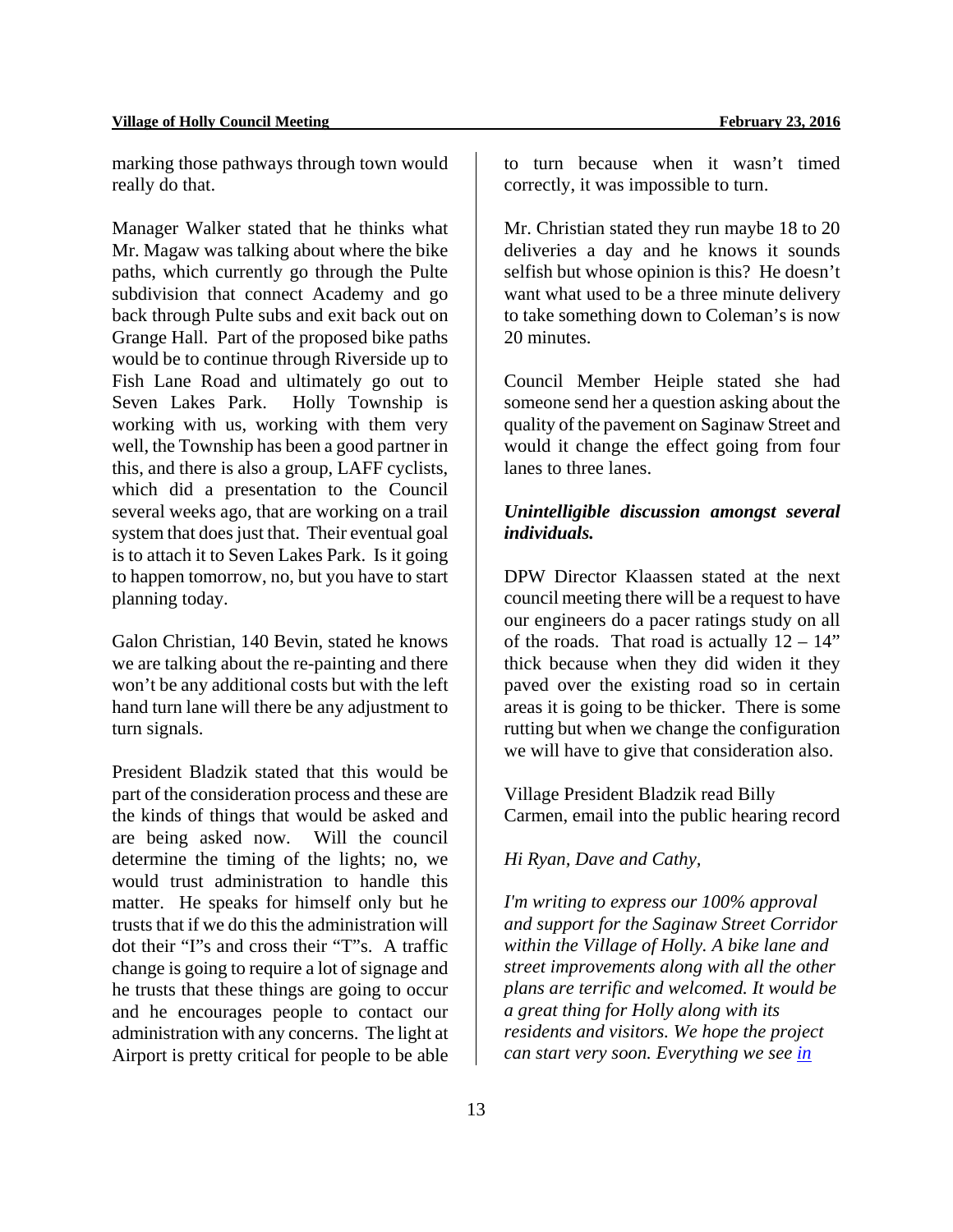*this proposal would be great. The only thing we ask is to NOT allow chains like StarBucks, McDonalds, etc to infringe on the charm of Holly Village. Local small businesses are the best.* 

*Thank you so much, Billy and Julie Carmen WizardDistribution.com ---------------------------------* 

*203 N. Saginaw Holly, MI 48442 Phone 248-382-5642*

Joe Hutchins, 419 Thomas Street, stated he has lived on Thomas Street almost 40 years. There is kind of an east-west, north-south, cut through town; if you folks want a real nice shortcut, go down Park, go down Holly Bush and zoom up Thomas Street and wave as you go by. There is a lot of bike traffic in town but everyone kind of stays off the main road. He has two Schwinn's and a Spree that he won't take on N. Saginaw because it's too dangerous. We do have some more problems in town, there is another alternative the Village Manager talked which was political years ago but now is time to be discussed. He is glad to see something happen in Holly and it is nice to see progress no matter how small.

Council Member Rankin brought up the redevelopment of Holly Convalescent and what a huge undertaking this job is. He thinks that a lot of people don't' realize it because it is tucked away in a small corner of the Village but this whole development is a huge undertaking.

Mr. Hutchins stated that for many years nothing got done but this board and the current administration have really made some

positive changes.

Council Member Cruickshank stated that when Michigan started adding roundabouts; people were really scared about them and while there is still some controversy, it is not near what people thought it would be. They are a great asset. The businesses and the blight that are along N. Saginaw; no one likes that. His understanding is that they have either been sold or are for sale. It is not something that we are just sitting by and not doing anything. Just because it appears blightful that property owner has rights just like we have rights. There are active things going on there; it's not just sitting there.

Larry Magaw, 213 Washington stated that if Northern Oak Brewery takes advantage of this and builds their patio out front, this is not easy to reverse. If this isn't permanent then his patio won't be permanent either and it is going to have an impact.

**CM 2016-024 Motion by Heiple, second by Rankin to close the Public Hearing.** 

**Motion carried by a voice vote of all ayes and no nays.** 

**Public Hearing closed at 9:15 pm.** 

## **PUBLIC COMMENT**

John Lauve, 200 N. Saginaw Street, stated he has been here for 25 years and has made an effort to improve the blight that was here, something that you people have failed to do since in the time he has been there. The entrance to this community from Milford Road, you have the Waterworks that needs a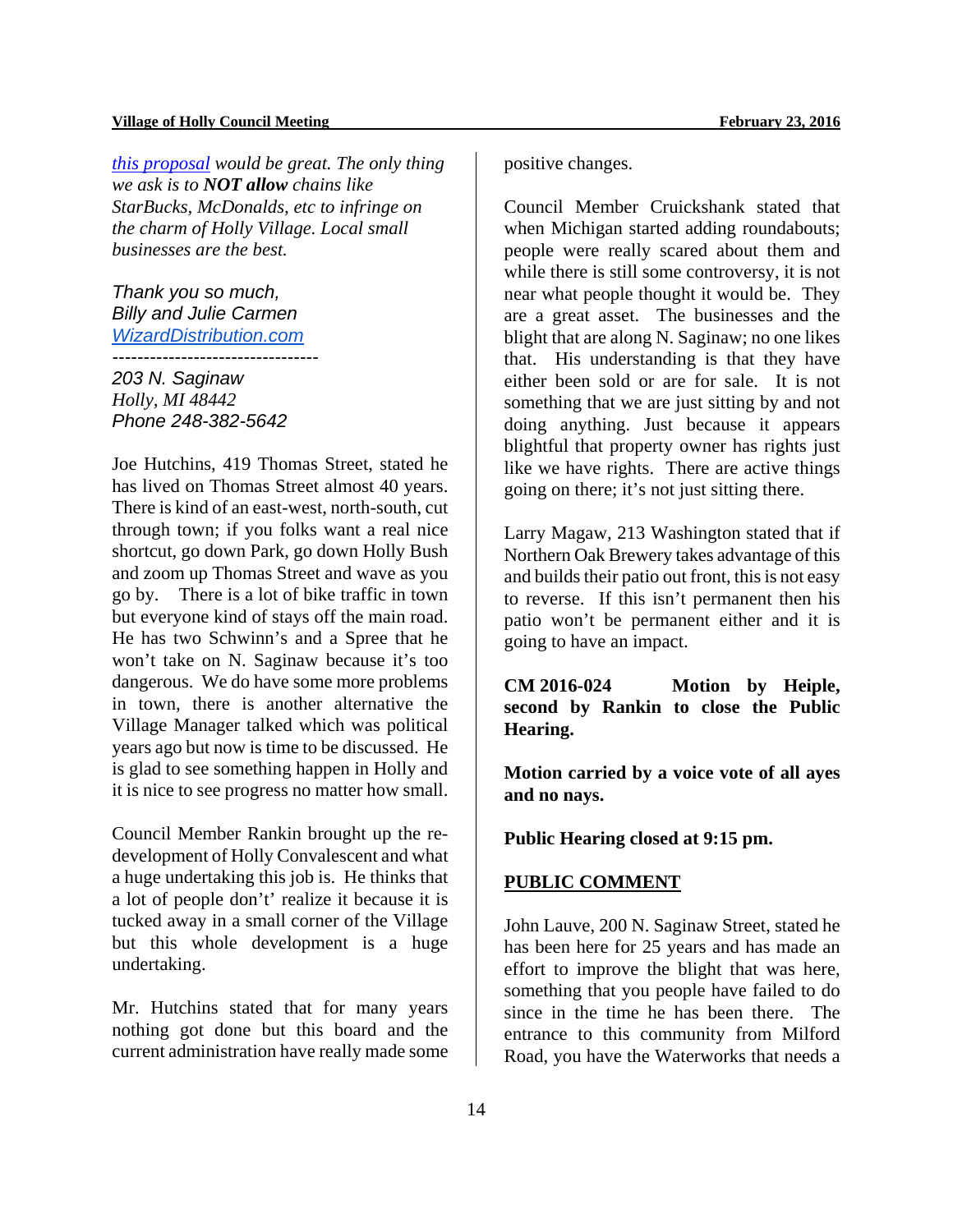paint job, at least, there is no sign on the name of the river, there is no sign that there is a canoe launch there, these are the kinds of things. Ganshaw Park have all these trees that have grown up, there is a dead canoe back in the bushes and all kinds of debris back in there. The Ganshaw Park sign instead of putting it in front of the ugly meters, they put it beside the meters. He would like to see a welcome center, we have an abandoned fire hall that the township does use and it could be used as a welcome center so people could stop by and learn what's here. We have these assets that are not being dealt with that are in our community. If you want to slow down traffic, put some speed bumps in.

#### **OLD BUSINESS**

None

#### **NEW BUSINESS**

## **#1. Consideration of a Veteran's Resource Center at the Karl Richter Community Center.**

Joe Mishler, 620 Academy Road, stated that for veterans, we are in no man's land out here. We have a hard time getting coverage from Pontiac and Flint. If you are a veteran you have to go to Flint, Detroit or Saginaw to get any kind of help. The Veteran's Administration itself has a chart of the State of Michigan and we are in one of those Lshaped sort of things that has no direct service. The Michigan Department of Veteran Affairs says the same thing. Many Veterans don't want to go to Pontiac, Flint or Detroit and many Veterans are getting older and travel is difficult. Last summer they put together a committee which consisted of Ina

Golden, George Kullis, Andy Potter, Dick Rossell, Ray Feeney, Nick Klempp, Art Ingraham and Toni Brinker and one of the first things they did was conduct a survey. They got the survey from the Oakland County Veteran's affairs who sent it to the committee and they modified it. They sent it out to a 25 mile radius to every veteran's agency and churches. 95% of the people felt that the Karl Richter Campus would be an excellent place for the Veteran's Center. These are people from all over, Linden, Oxford, Clarkston, here around town. The survey also surprised him because there are a lot of Veteran's that don't want to join an organization. Well over 90% of the veterans would like an information that they could go to and get help. They would like a place that would offer classes on benefits, a place that would have certified service officers; they also said they wanted a gathering place. They received 217 responses to the survey from all over. What they would like to do at the Karl Richter Center is to have one room set aside at the center, they have picked the art room because there are two individual offices in there for privacy, and they have to be concerned about HIPPA laws and so forth. For the last three Tuesdays there have been certified service officers out here to assist veterans with their needs. They presented the business plan to the school board at the last meeting; the Village has requested a business plan from the Veteran's committee and one was provided to the Village Manager and they met with the schools and the schools had some concerns that were addressed through a joint meeting and they are at the meeting tonight looking for the councils support. They have people committed to working on this through the long haul. They are not looking to take anything away from existing veteran's organizations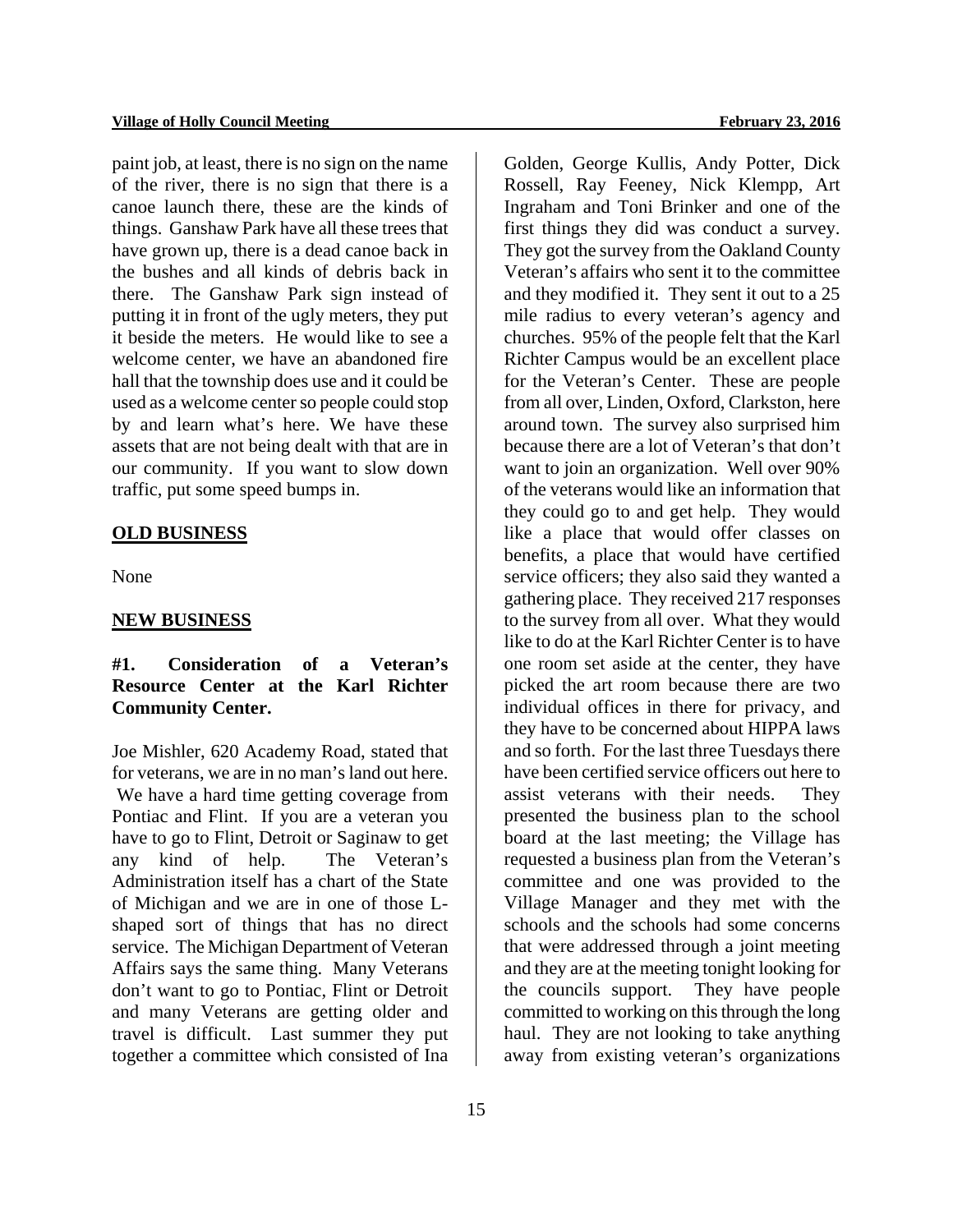#### Village of Holly Council Meeting **February 23, 2016 February 23, 2016**

which is about 1% of the people, if you look at our community, you have veterans, you have non-veterans and we have people who are willing to work on this in the long haul.

### **PUBLIC COMMENT**

Nancy Rebar, 405 S. Saginaw stated it sounds like a wonderful addition to the community. Of the 98+ folks who responded, she asked why they chose Holly.

Mr. Mishler stated that it is location, location, location. Holly is far more central than Linden and some of the other places polled.

Sam Alvarado, VFW Commander, 17088 Fish Lake Road, stated he is a veteran of Vietnam and that when he came back from Vietnam they were not welcome at the VFW. Something changed about three years ago with Mr. Winglemire and Bud Mendez when he called and said that they needed those guys down there and he wasn't sure about it because of the way they were treated. Ultimately he and several others were welcomed down at the VFW and sworn it at that time. He does not believe that veterans do not want to go to a VFW to get help, he is 100% disabled and he got help from the VA. He has also heard that he wants to open a library and bring in all of the war things in so people can sit there and look at it. They don't even have that at the VFW, hardly anyone drinks down there. He has also heard that some of the guys who are walking in are getting asked if they want to join the American Legion and he doesn't do that. He asked what we are talking about here. The VFW and the American Legion is for veterans, he has a mission statement that he also reads before meetings and he is also a

delegate for the Michigan Department of Purple Heart. They help all veterans. He will do anything for veterans, his post, their members, anything. The VFW post is open to all Veterans any time of day.

Mr. Mishler stated that he is not sure who is asking people to join the American Legion, that is not what this is about. That is not what they are doing. You don't see the American Legion's name on there, you don't see the VFW's name on there, they are not trying to take anything away from anybody. He is on the Michigan State Veterans Council and also a member of the Purple Heart. Regarding a library, he offered a donation of books because there are a lot of places around the nation that offer this. No one is trying to establish anything other than what is going to help veterans.

Dick Rossell, 512 E. Maple, stated that he has been involved with the committee to help organize this and he thinks we need to be careful because he doesn't want to see this turn into a contest because it shouldn't be. It isn't about the VFW or the American Legion and veterans do need help, he's needed help. For medical help he goes to Ann Arbor, other help he goes to Pontiac. He thinks this is something the community dearly needs to do for the Veterans and keep personalities out of it and do it for the right reasons.

Ray Feeney, VFW Post #5587, stated that he is on the committee and one thing he can guarantee is that there has only been two people sitting there greeting people and that has been Joe and himself. No one has mentioned a veteran's organization. He was not sold when he joined the committee, he wanted to gather data fast and the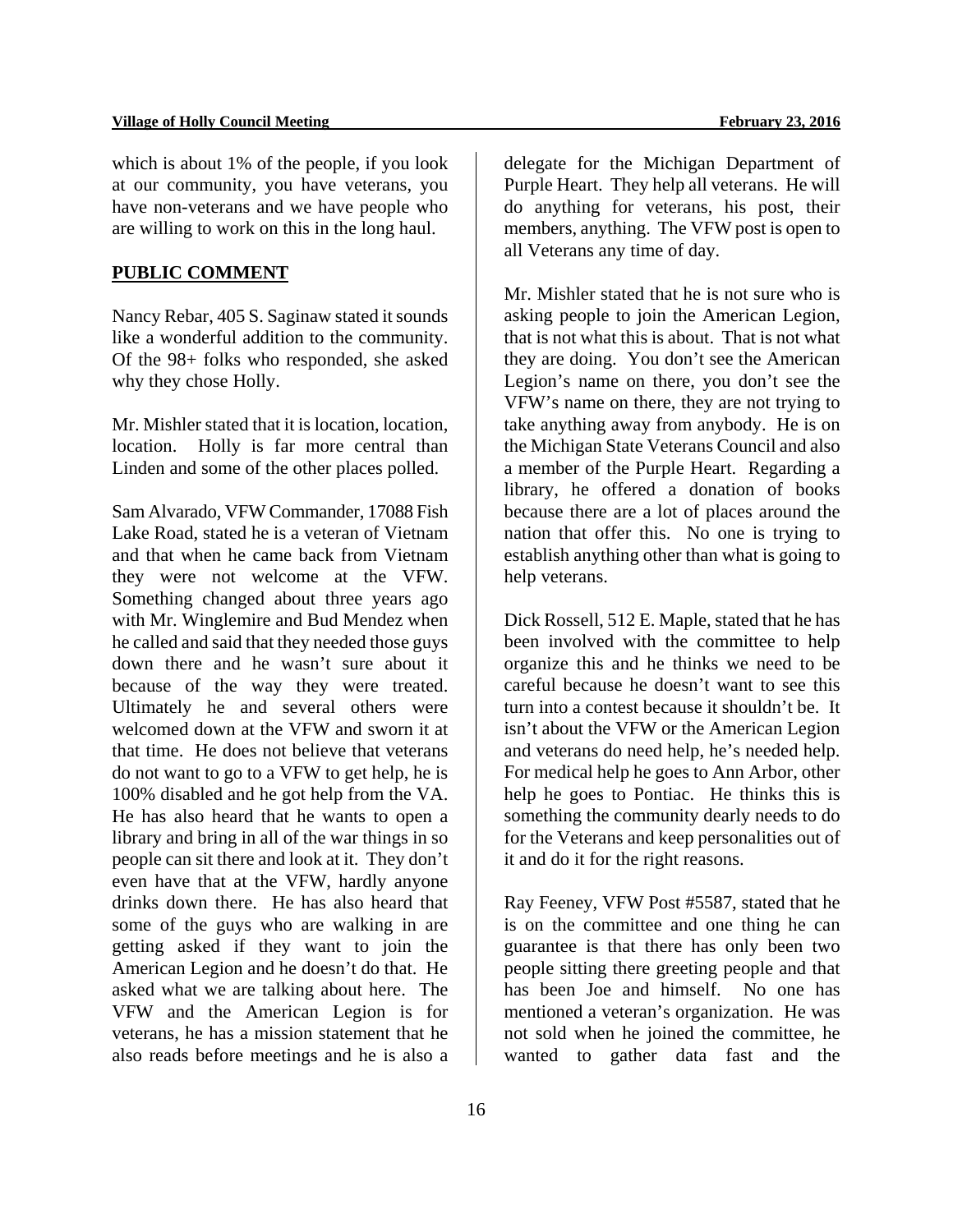preponderance of data was very high. Our center is not open every day, only two days per month, the other issue is that every veterans organization that he is familiar with have mutually exclusive requirements, no everyone can join the American Legion, not everyone can join the VFW and that is eye opening. The Vietnam veterans are starting to become the preponderance of veterans out there as well as younger post 9-1-1 and they are even less available to our organizations. We don't know exactly where we are going, we are going to grow with the needs but the survey has shown us so much. The data talks and it's an extremely eye opening piece of information and he would like them to look at this and consider it because this will be an asset to the community.

Sam Alvarado, 17088 Fish Lake Road, stated that he just wanted to say that their post is open rent free and it is his understanding that there is a rental fee here and this deal about veterans not wanting to go to the VFW for help they are not that way. They help all veterans, period.

John Lauve, 200 N. Saginaw, stated he is a Vietnam veteran too and he is a member of the Vietnam Veterans Association. The real problem he sees is the fact that the VA is a bureaucratic mess. He has asked the Council to write a letter to reform this thing and take care of people, not put a lot of monuments around the downtown.

Lenore Johnston, 713 Mary Ann, stated that her better half needed some information about some survival rights and the forms necessary. They found out that they were able to visit the Grand Blanc Senior Center who hosts the veterans one day per month and he was able to

get service there. She thinks this idea is great to offer in this area.

Andy Potter, 300 East Street, stated he is a Veteran and that he does not belong to any veterans groups. He doesn't need any benefits now or information now but someday he may need this and it may be better for him to go the community center for information as a neutral place versus to the VFW or the American Legion.

Sam Alvarado, 17088 Fish Lake Road, stated that their post is paying for Art Ingrahm to become a certified service officers.

Angie Lemon, 116 College Street, stated that her husband is a veteran and he will not join the VFW or the American Legion. She thinks that they would rather come to someplace more private. She doesn't see what the problem would be coming to a place like this that is neutral. He is facing issues with his PTSD and he needs a place to go that he can talk about it.

Art Ingram, 11151 Terrace Road, Holly, stated he is on the committee for the veteran's center and is also a member of the VFW and the American Legion. When the project was started, one of the things that he found is that people have questions about VA benefits and the last place you want to go to is the Veterans Administration. Like Sam said most of the information they get is from other veterans and when they talk amongst each other they find out how to work through the system. They have found out there are 650,000 veterans who will be getting out of the service from Kuwait, Iraq, Desert Storm, Afghanistan, Desert Shield and there will be a lot of information and a lot of help they need. There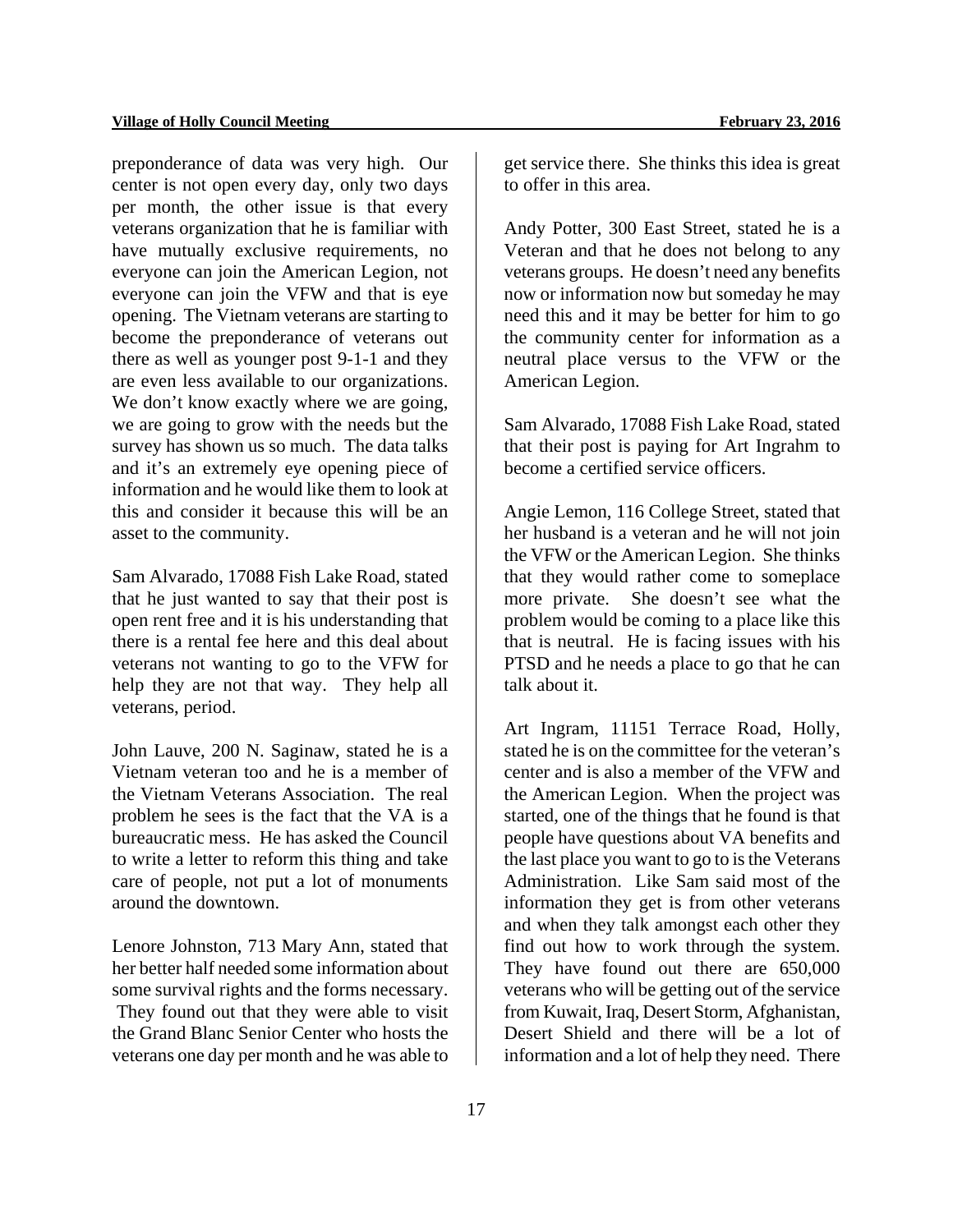are a lot of issues that they need help and there is just not one organization that can help them.

Toni Brinker, KRCC Director gave an example of services provided at the veteran's center. She talked with a man who used the service and expressed his appreciation for using the center without anyone knowing why he was there. She thinks that as it grows they are going to rely on the VFW and the American Legion to help people man the door but she does think the Karl Richter does offer a neutral place.

Council Member Rankin said he was not aware that there was so much animosity between the groups.

Sam Alvarado, 17088 Fish Lake Road, stated there was no animosity and he is only providing help to persons needing it. He was wounded really badly, he was stabbed five times, and didn't want to go to the VFW because of the way he was treated, but that has all changed because of all the publicity and now we're all treated like heroes. He doesn't have any animosity, he just doesn't understand why someone would pay rent when you can get it for free.

Joe Mishler, 620 Academy, stated that the committee decided to have one building so that it would not move around. There is some rent involved and they have a couple of grants and have some other grants they are looking at. They are trying to provide a service that doesn't exist at this moment.

Council Member Kleven asked what he wanted from the Village.

Larry Magaw, 213 Washington stated that he thought this building belonged to the school district.

President Bladzik stated that the school does own the building but the Village is responsible for managing the use of our areas of the building where the veteran's service center would be.

## **CM 2016-025 Motion by Allsop, second by Heiple to approve the dedication of the space for a Holly Veteran's service center.**

Council Member Rankin asked if this would be a five day a week staffed center or once or twice a week.

Mr. Mishler stated that he could not answer that until they went to other groups to see what they could offer.

*Ray Fenney addressed the council but the recorder was unable to clearly pick up his comments.* 

Dick Rossell, 512 E. Maple stated that he thinks everyone shares a concern for veterans. He thinks this facility needs to be available and he thinks it would be an honorable thing for the board to donate the space. If we set it up, they will come.

Council Member Cruickshank asked what the rent charge was for the year.

Mr. Mishler stated it was \$5,000 per year. If the room is not being used it would be available to senior citizen groups and the Family Game Night.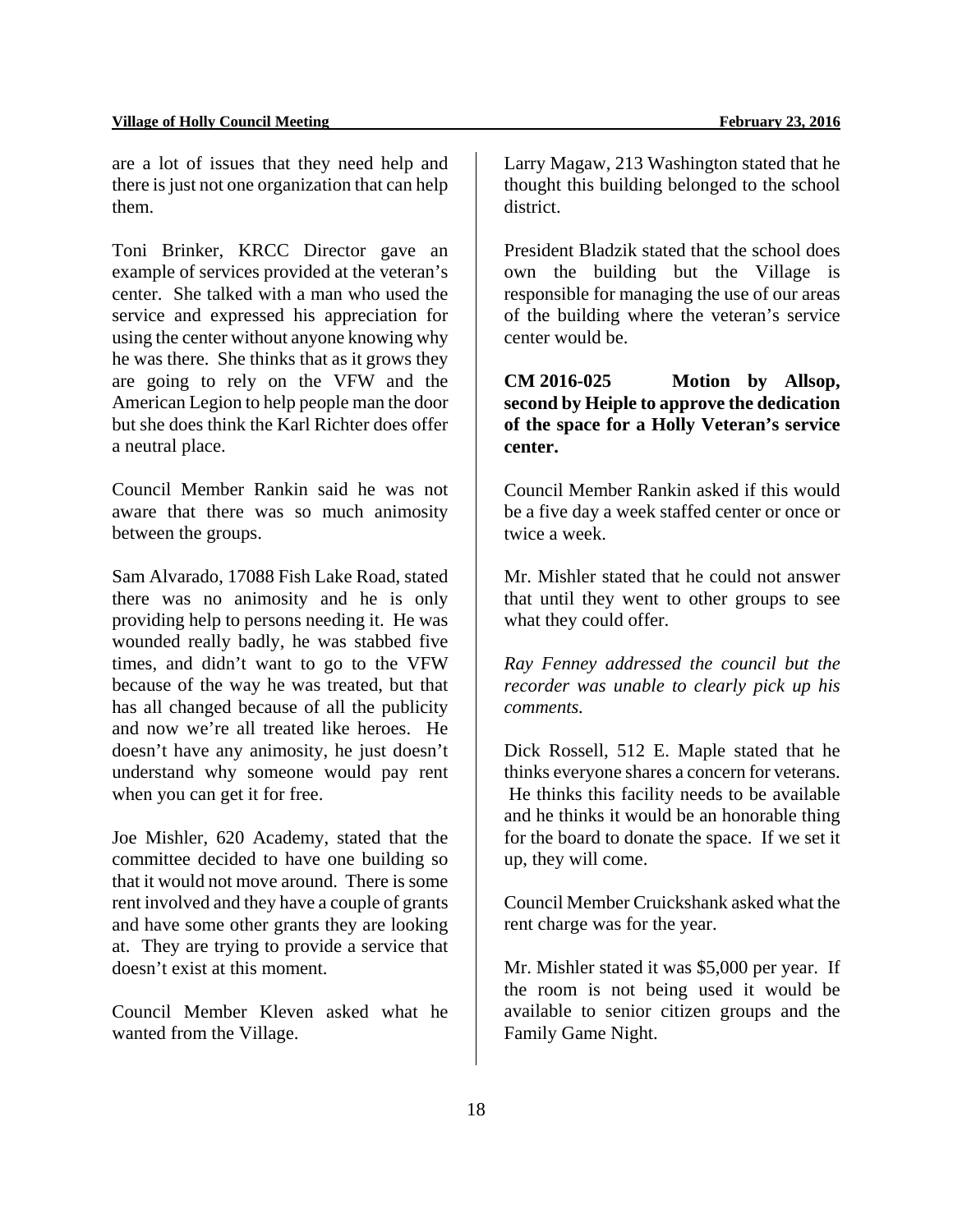**Motion carried by a voice vote of all ayes and no nays.** 

**#2. Consideration of Resolution 2016- 008, to amend the Rules of Procedure for the Village of Holly Village Council.** 

**CM 2016-026 Motion by Cruickshank, second by Rankin to adopt Resolution 2016-008 to amend the Rules of Procedure for the Village of Holly Council.** 

Larry Magaw, 213 Washington, stated there are two motions combined into one because one is the freedom of the public to speak before each motion is voted on and the other one is to restrict it to just that motion, is that correct?

President Bladzik stated there are four. When the council moved over to the Karl Richter Center is to update the address to this location, number two is the public comment form two weeks ago passed must be germane to the business item that is being discussed, number three is redundant of what was done at the last meeting and number four is that the Clerk has to only follow the Michigan Open Meetings Act when she takes the minutes.

Jim O'Brien, 205 First Street, stated that he is baffled that the whole proposal seems like it's tied into the one that says the comment must be germane to one specific thing so it seems contradictory. It seems like it would be simpler to keep the comments focused on one thing at a time.

President Bladzik stated to clarify that when you do amendments to the rules you would keep them focused on one topic.

**CM 2016-026 Motion by Cruickshank, second by Allsop to divide the question into four questions as follows: #1. Section 1.3 amendment regarding meeting location; #2. Section 3.1, Subsection 8.A. regarding items not listed on the agenda; #3. Section 3.1, Subsection 14 to add Section A regarding addressing Council; #4. Section 5.2, Record of Discussion to "Minutes; Preparation".** 

## **PUBLIC COMMENT**

Larry Magaw, 213 Washington stated that he is for dividing it into four parts.

**Motion carried by a voice vote of all ayes and no nays.** 

#### **Question #1**

Holly Village Council amends Section 1.3; Place of Meetings, of the Village of Holly Council Rules & Procedures to read as follows:

*All regular or special meetings of the Village Council shall be held in the Village of Holly Council Chambers located in the Karl Richter Center, 920 E. Baird Street, Holly, Michigan except that a majority of the Village Council may designate a different place for any regular or special meeting.* 

#### **PUBLIC COMMENT**

Larry Magaw, 213 Washington stated that he is biased because he can walk to the other place but he thinks the council had a better situation at the previous location where you had a microphone for each individual person that was available for the public and it was lot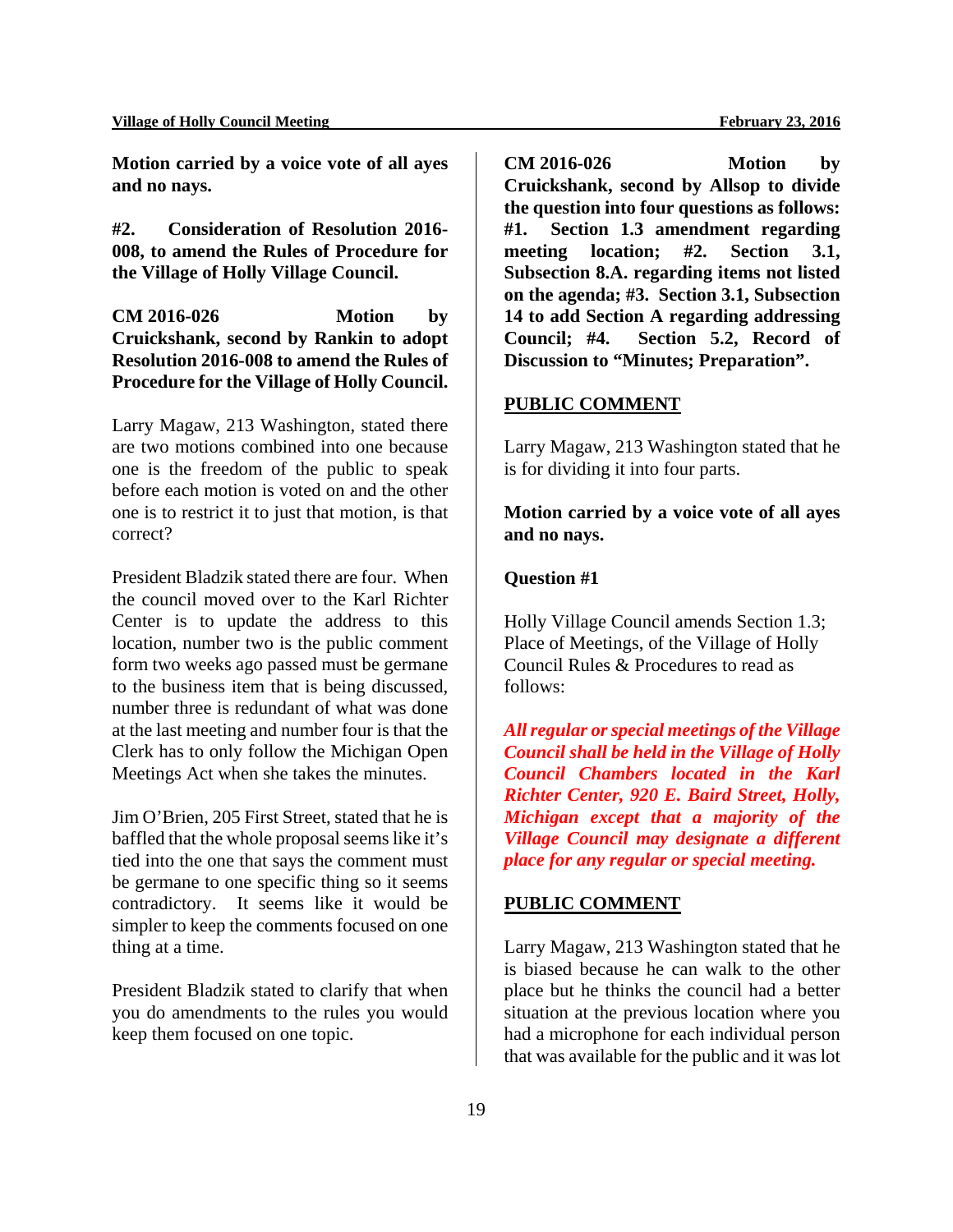#### Village of Holly Council Meeting **February 23, 2016 February 23, 2016**

more formal setup and he likes that and it seems to him that they had more room there too.

#### **Roll call vote was as follows:**

**Voting for: Cruickshank, Heiple, Kleven, Rankin, Allsop, Bladzik Voting against: None Absent: Musgrave Motion carried.** 

#### **Question #2**

Holly Village Council amends Section 3.1; Order of Business, Subsection 8.A. of the Village of Holly Council Rules & Procedures to read as follows:

#### **PUBLIC COMMENT**

Larry Magaw, 213 Washington stated that he would like for it to remain the way it was. He would like to have it unrestricted, he is not going to be here for the whole meeting and he thinks it should be open for any topic that they want to discuss.

> A. Members of the public can address council *for items not listed on the agenda* once recognized by the chairperson. Comments are limited to a maximum of four minutes. Council may extend this time by up to an additional four minutes by a majority vote. Prior to addressing council, members of the public shall state their name and address for the record.

#### **PUBLIC COMMENT**

None

## **Roll call vote was as follows:**

**Voting for: None Voting against: Heiple, Kleven, Rankin, Allsop, Cruickshank, Bladzik Absent: Musgrave Motion carried.** 

#### **Question #3**

Village Council amends Section 3.1; Order of Business, Subsection 14 to add Section "A" to read as follows:

#### **PUBLIC COMMENT**

Larry Magaw, 213 Washington thinks this is one of the best things he has heard in local government in a long time. It encourages people from the community to have their say before you vote on specific issues.

> *A. Members of the public can address council once recognized by the chairperson. Comments are limited to a maximum of four minutes. Council may extend this time by up to an additional four minutes by a majority vote. Prior to addressing council, members of the public shall state their name and address for the record.*

## **PUBLIC COMMENT**

None

**Roll call vote was as follows:** 

**Voting for: Kleven, Rankin, Allsop, Cruickshank, Heiple, Bladzik Voting against: None**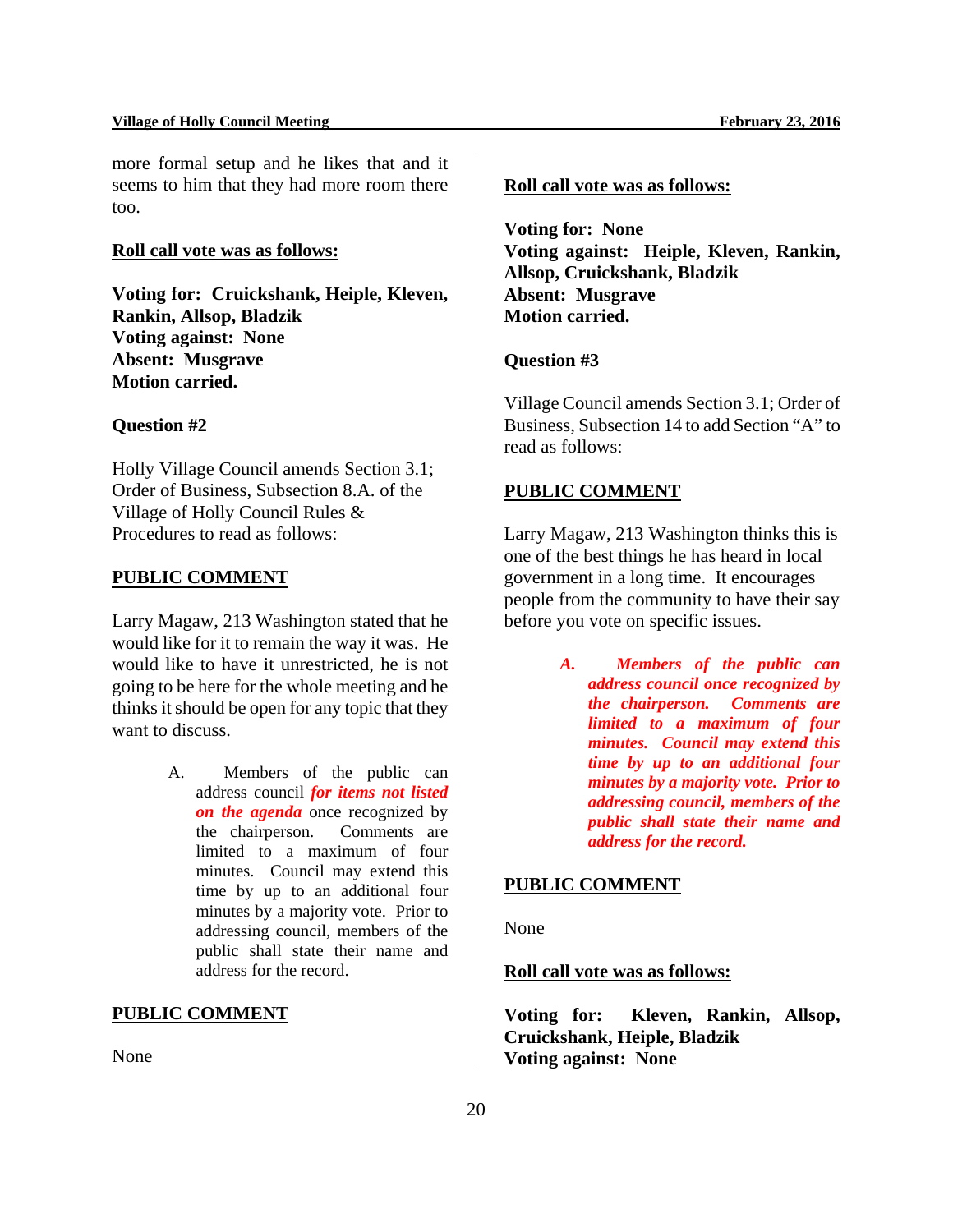## **Absent: Musgrave Motion carried.**

#### **Question #4**

Village Council amends section 5.2; Record of Discussion to "Minutes; Preparation" to read as follows:

*The Village Clerk-Treasurer shall be responsible for maintaining a written a written record of each meeting showing the date, time, place, members present, members absent, any decisions made at a meeting open to the public, a record of all roll call votes taken and the purpose or purposes for which a closed session is held. The minutes shall be prepared in the manner provided for in the Michigan Open Meetings Act, Section 9; (1-4).*

#### **PUBLIC COMMENT**

Larry Magaw, 213 Washington stated that he really doesn't understand what this means and asked what we were doing now.

President Bladzik stated the Open Meetings Act only requires certain details of the meetings be included for instance, who is present, votes taken, action taken.

Mr. Magaw asked about the public comment. Would it be included in this?

President Bladzik stated it would be a record of who spoke.

Jim Manning, 210 Grant Street, stated that in dealing with the township on these issues it only says "Jim Manning address the board". He doesn't expect verbatim but you should know why I am here.

President Bladzik stated that would be up to the discretion of the Clerk/Treasurer, you are not required to put that information under the Open Meetings Act.

Larry Magaw, 213 Washington stated the most efficient form of government is a dictatorship and he thinks the publics comments should be noted, not in detail, at least something about why they were for or against a motion.

Angie Lemon, 111 Cogshall, asked the Clerk/Treasurer what she thought about this. She stated if you are going back over an agenda and trying to remember something that took place six months ago, how you are supposed to remember.

Council Member Heiple stated that she took her own notes.

Council Member Rankin stated that specific information is available by the recording.

Jim Manning, 210 Grant stated that the township is okay but after a week the tape is erased and recorded over again. There is no physical record that you can go back on. He asked if there was a recording of everyone who spoke tonight.

Council Member Kleven asked how long these were kept.

Mr. Magaw asked who it was available to.

Clerk/Treasurer Behrens stated that there recordings are maintained for three years and there is a charge for a recording of the meeting.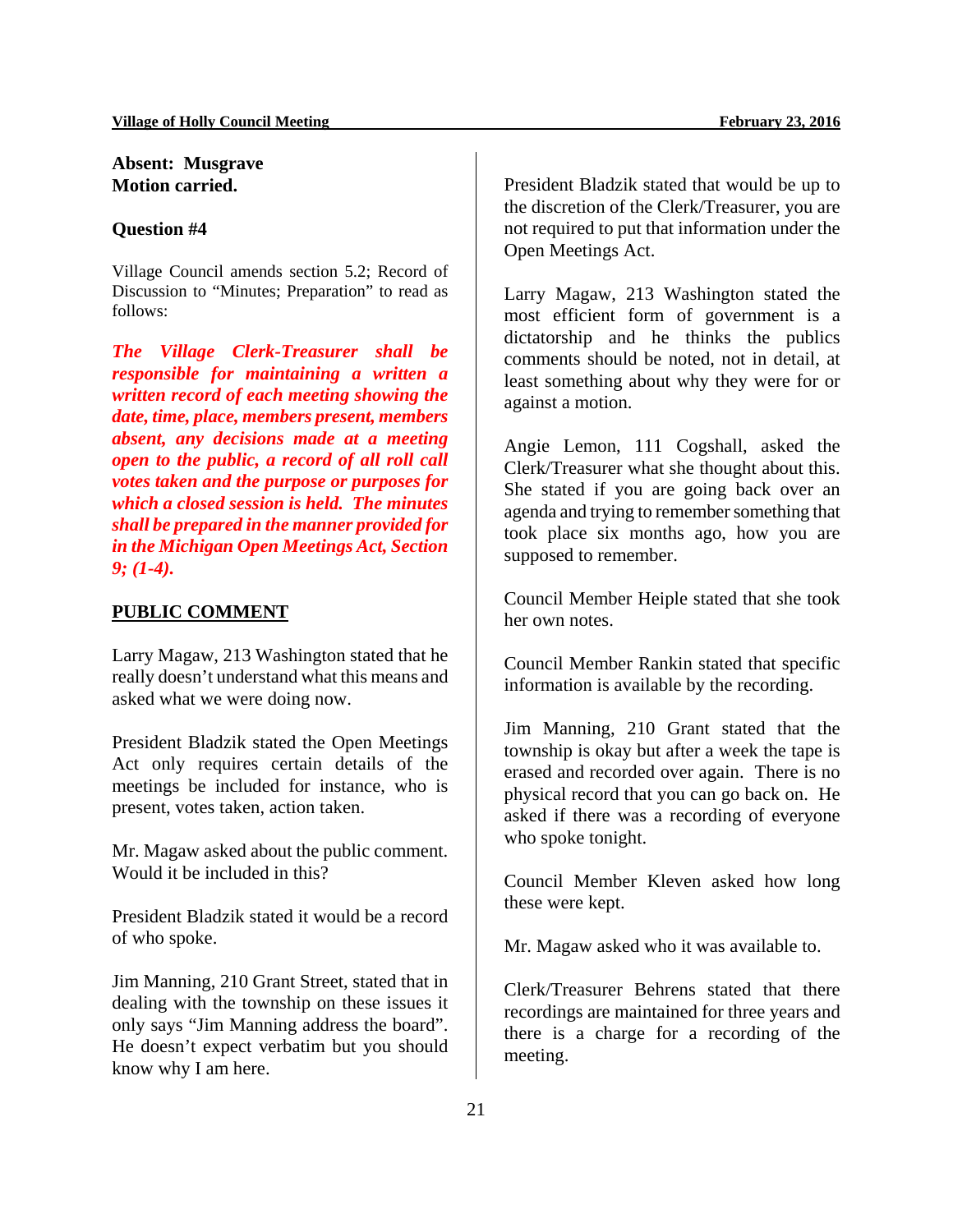Manager Walker stated that it is not practical to expect verbatim minutes. If you look at the history of the Clerk/Treasurer she has never put in there "Mr. Manning made a comment".

 There is not an issue now and she is operating under the guidelines of the Open Meetings Act. Recommendation of staff is to leave it as is; there is not a problem; if there is a problem in the future you can always come back to it. She is doing a fine job and the minutes have improved 100% in the time since she has been here. We are spending a lot of time talking about a small detail which is not a problem. His recommendation is to not make it as if there is a problem; the system works fine now; let's move on.

Council Member Kleven asked if someone could request that their comments be verbatim.

Manager Walker stated that someone could request it but it is not required and it is just not practical given her duties.

President Bladzik stated that the Clerk/Treasurer will have 3 ½ hours of minutes to transcribe from tonight's meeting that she is going to have to transcribe and she performs this duty herself due to eliminating the outsourcing of this role several years ago to decrease costs and increase efficiencies.

Larry Magaw, 213 Washington stated that he agreed with Mr. Walker that the merits have been very good, he just wishes they would spell his name right.

President Bladzik stated that he would address Ms. Lemon's question about what the Council thought about this and he stated he would answer for himself and it has to do with Mr. Magaw's comment about the most efficient form of government being a dictatorship. There are 168 hours in a week and they are elected to be the decision makers and the legislative body for the Village. We had a very long public hearing tonight; since he became Village President he has never felt the need to stifle public comment but he has felt the need to have more structure in public meetings. He would love for a roomful of people to come and give their four minutes of comment and if they are making good public comments he has no problem extending their time to make their point. He personally feels when it comes time to handle the business of the Village, that is what we were elected for. We were elected to make that decision. A good point was made regarding remembering what happened a couple of meeting ago and this is where responsibility comes in; we need to take notes. It is not the government's responsibility if Mr. Rankin or Mr. Cruickshank do or don't take notes. It's the same if we are outside of the Council, we are council members seven days a week. If we aren't doing research on our codification process is or what the budget requirements are then we aren't doing our job effectively. That is why his approach since he became Village President, is to run an efficient, productive meeting. We are going on 3 hours and 35 minutes. In terms of this, he supports this one and saves our Clerk/Treasurer a little bit of time because we have a budget that she needs to compile, we have a code of ordinances that need to be reviewed and there is a list of 40 issues that we need to review and make decisions on, there is the issue of bond refinancing over the last three years which has taken an inordinate amount of time. Being efficient is important at our business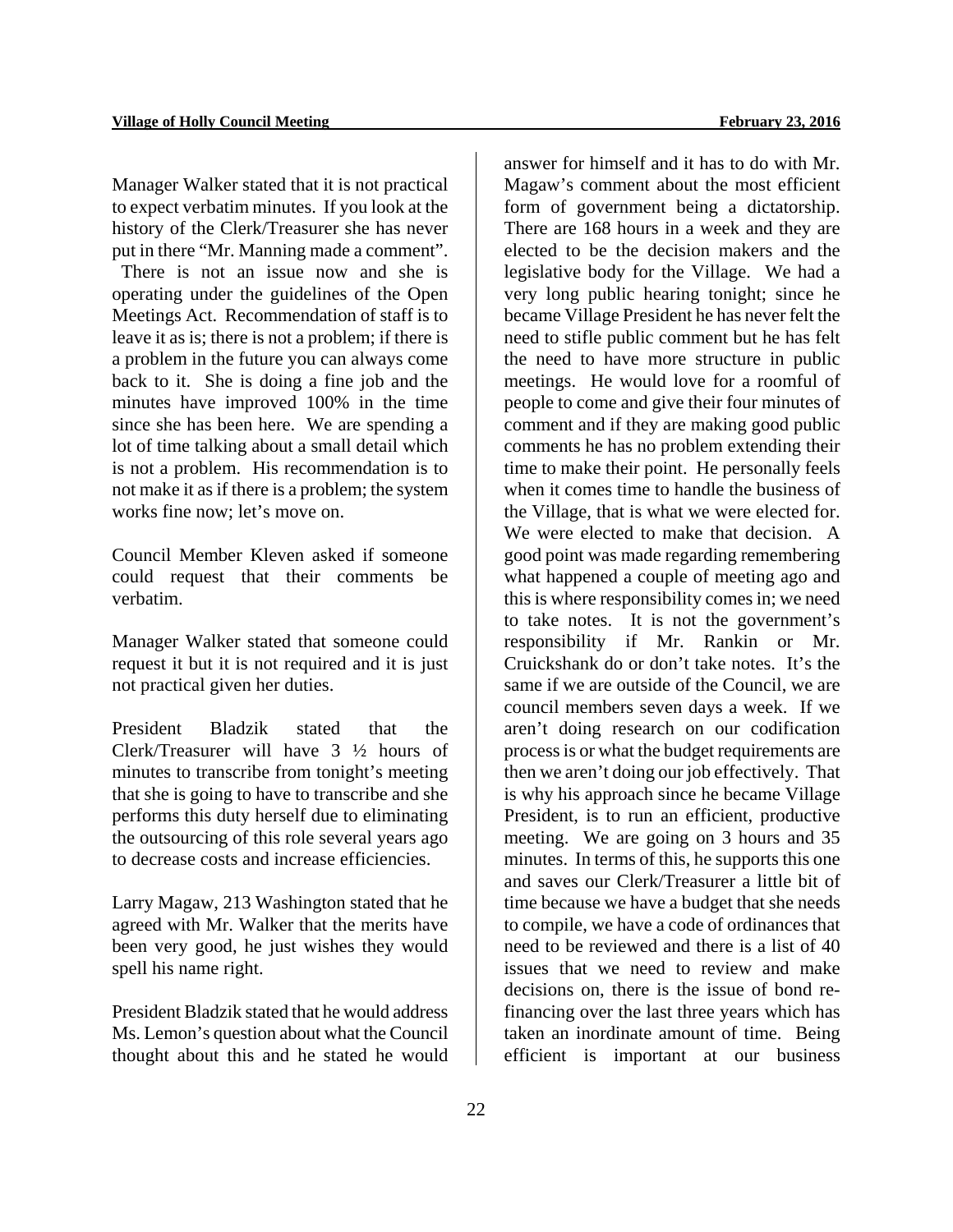#### **Village of Holly Council Meeting February 23, 2016**

meetings. We are a body of seven and he is only one vote so if anyone else wants to open it further they can do so

#### **Roll call vote was as follows:**

**Voting for: Rankin, Allsop, Cruickshank, Heiple, Kleven, Bladzik Voting against: None Absent: Musgrave Motion carried.** 

## **#3. Consideration of the Lumber package purchase for the DPW Storage Building.**

DPW Director Klaassen stated that during the 2015-16 budget process the addition of a storage building was approved at 201 Elm Street. He solicited bids from four companies and his recommendation is to go with a local company in town, Kerton Lumber, and to use them for quality of product and convenience.

Council Member Kleven asked if this is what he originally figured the price of the lumber would be.

Director Klaassen stated there is roughly \$115,000 set aside for the building as a whole.

Council Member Kleven asked if he broke down what the lumber cost would be. He is concerned if we approve this piecemeal he is afraid it will be higher.

Director Klaassen stated that he priced the entire project as a package and it came in about \$45,000 over what was budgeted, that is why they are handling some of the items in house to save funds.

**Cm 2016-027 Motion by Allsop, second by Rankin to approve the lumber purchase from Kerton Lumber in the amount of \$43,770.50.** 

## **PUBLIC COMMENT**

Larry Magaw, 213 Washington asked if the Village Council received written estimates so they know what is going on.

Lenore Johnston asked if Kerton Lumber was the lowest bid.

President Bladzik stated the lowest bid was Home Depot.

Ms. Johnston stated that

#### **Roll call vote was as follows:**

**Voting for: Cruickshank, Heiple, Kleven, Rankin, Allsop, Bladzik Voting against: None Absent: Musgrave Motion carried.** 

**#4. Consideration of Resolution 2016- 009, to set the 2016 Holly Mill Pond Special Assessment Roll in the amount of \$5,956.74.** 

**CM 2016-028 Motion by Rankin, second by Allsop to approve Resolution 2016-009 to set the 2016 Holly Mill Pond Special Assessment Roll in the amount of \$5,956.74.** 

**Motion by Heiple to waive the reading.** 

## **PUBLIC COMMENT**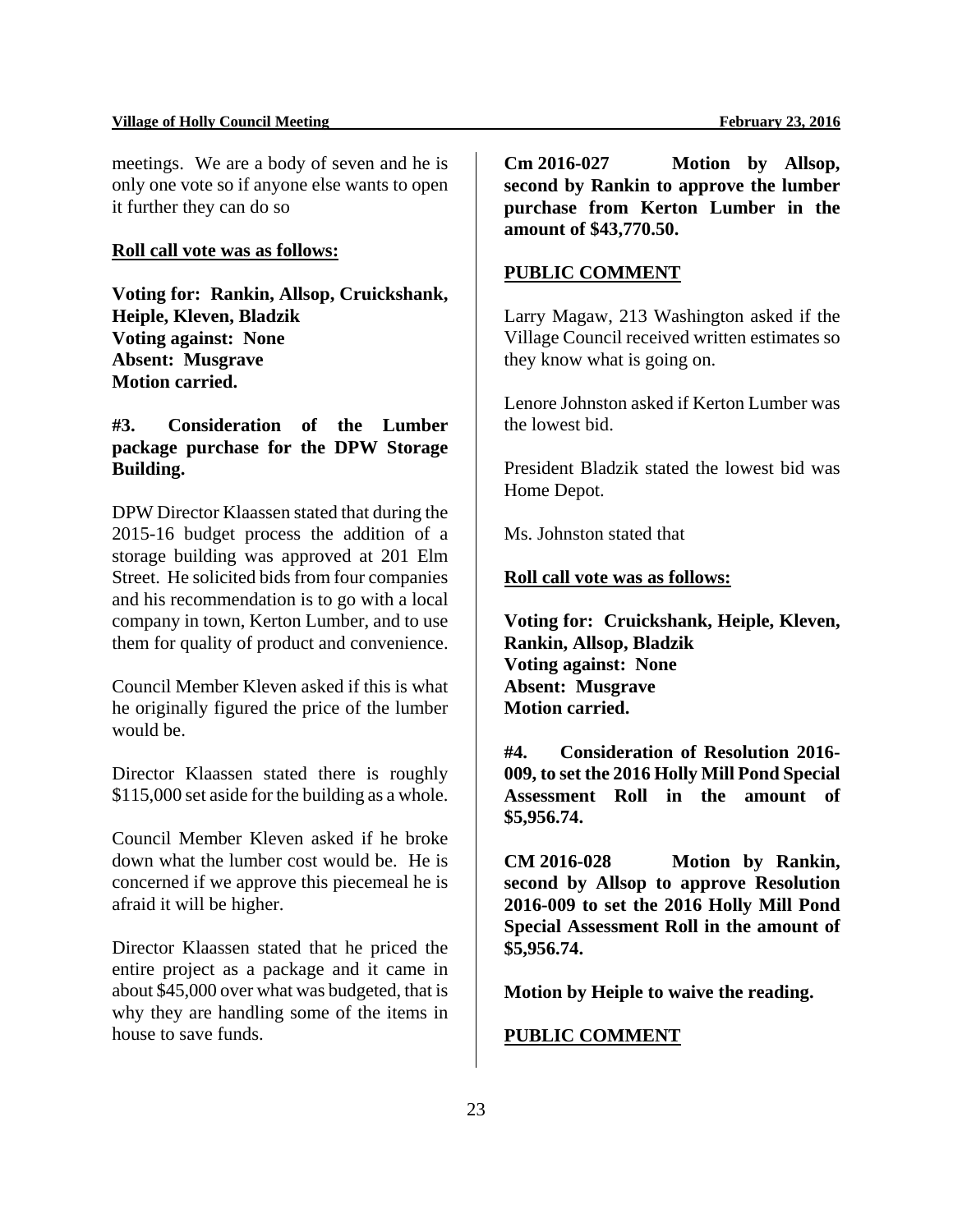None

## **Roll call vote was as follows:**

**Voting for: Kleven, Rankin, Allsop, Cruickshank, Heiple, Bladzik Voting against: None Absent: Musgrave Motion carried.** 

**#5. Consideration of the approval of the Council Meeting Minutes of February 9, 2016.** 

**CM 2016-029 Motion by Kleven, second by Rankin to postpone the item to the next meeting due to the late hour.** 

#### **PUBLIC COMMENT**

None

**Roll call vote was as follows:** 

**Voting for: Kleven, Rankin, Allsop, Cruickshank, Heiple, Bladzik Voting against: None Absent: Musgrave Motion carried.** 

#### **REPORTS**

#### **Village Manager**

Manager Walker stated that Chief McGee is currently investigating a SAFER grant that does not require any local match for two years. The purpose of this position would be to fund Fire Marshal activities as well as some Code Enforcement. The Village is currently investigating this avenue but the grant would not be accepted without council approval. Staff will continue to investigate this unless the Council wishes them to stop.

## **Attorney**

Attorney Gildner stated that in regards to the Silverman issue he has received documents in response to two subpoenas he served to first, the real estate agent and second to the bank. He has moved forward with a recording a notice of judgment lien against the properties, there appear to be four or five now that are actively being marketed right now. He needs to secure some additional information to finalize this and then he will report further.

#### **Clerk/Treasurer**

Nothing to report.

## **BOARDS AND COMMISSIONS**

Council Member Heiple stated that tomorrow is the study session on zoning amendments on E. Maple.

Council Member Rankin stated that the Parks Commission meeting is next week.

Council Member Kleven stated that the Community Coalition is having a town meeting Thursday, February 25<sup>th</sup> titled "Knowledge Saves Lives". They will have a panel there and Chief Story will be there.

#### **COUNCIL COMMENTS**

None

## **PUBLIC COMMENT**